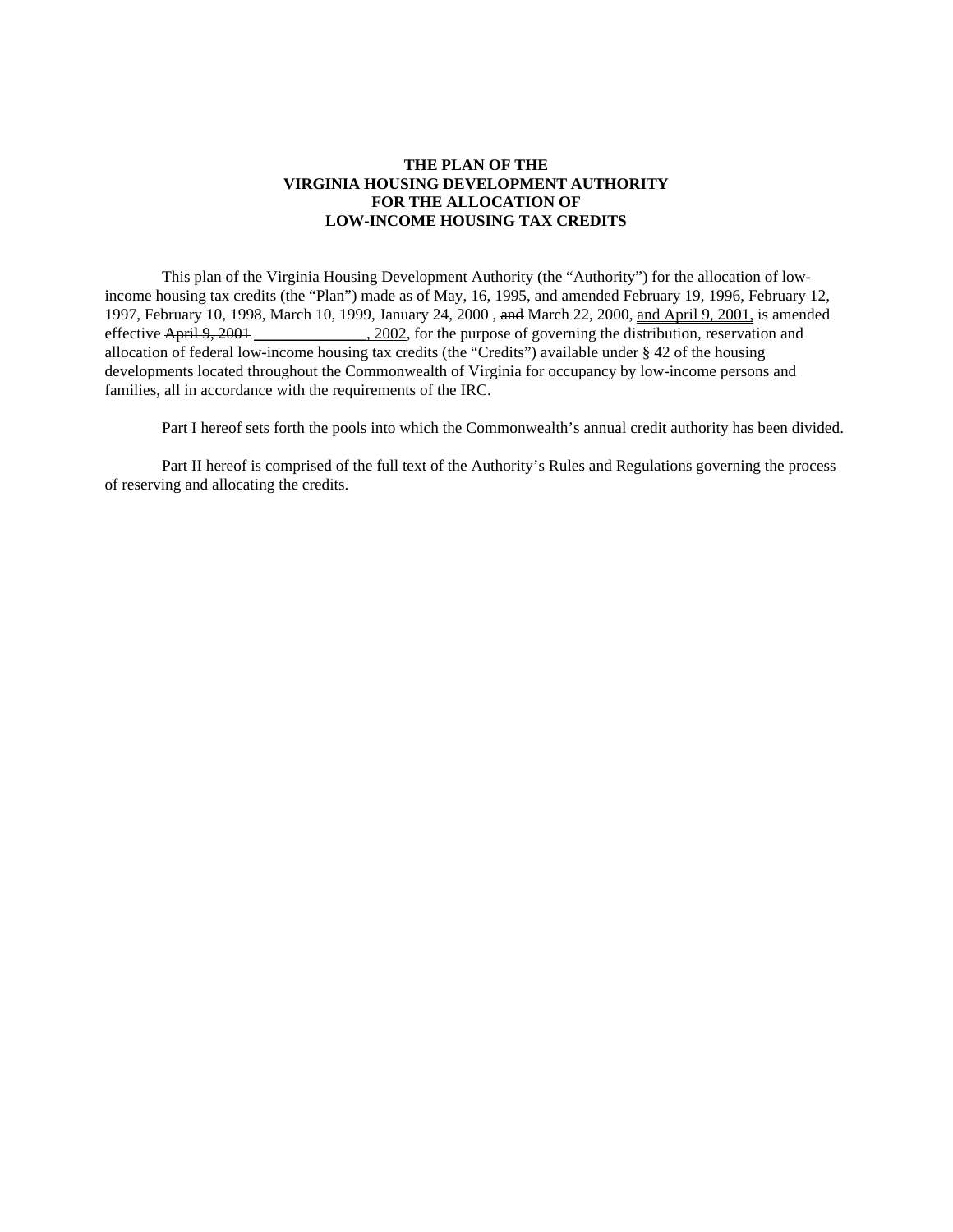#### **PART I**

# **PLAN OF THE VIRGINIA HOUSING DEVELOPMENT AUTHORITY FOR THE ALLOCATION OF LOW-INCOME HOUSING TAX CREDITS**

#### **ALLOCATION POOLS**

Under the low-income housing tax credit program established by § 42 of the Internal Revenue Code (the "IRC"), the Commonwealth of Virginia has a certain per capita dollar amount of low-income housing tax credits ("Credits") to be allocated each calendar year under  $\S$  42(h)(3)(C)(i) of the IRC (the "Annual Credit Authority") to qualified low-income housing developments located therein. The Commonwealth of Virginia also has additional sources of Credits (i.e. unused, returned or national pool) that may be allocated ("Additional Credits") to qualified low-income housing developments located therein. In order to promote a distribution of the Credits which effectively address the low-income housing needs of the state, the Authority hereby divides its Annual Credit Authority, less pre-reservations, into several pools of Credits, each containing a portion of the Annual Credit Authority, and an at-large pool containing Additional Credits and unreserved Annual Credit Authority, all as set forth below:

% of Annual

Credit Source

Falls Church City

| A. | <b>Annual Credit Authority Allocation Pools</b>                                                                                                                                                                                           |                                                                 |                                                                                                                                                                               | Credit Authority |
|----|-------------------------------------------------------------------------------------------------------------------------------------------------------------------------------------------------------------------------------------------|-----------------------------------------------------------------|-------------------------------------------------------------------------------------------------------------------------------------------------------------------------------|------------------|
| 1. | Nonprofit Pool                                                                                                                                                                                                                            |                                                                 | 15.0%                                                                                                                                                                         |                  |
|    | the state.                                                                                                                                                                                                                                |                                                                 | Each development which is eligible for inclusion in this Pool under the Rules and<br>Regulations will initially compete in this Pool regardless of where it is located within |                  |
| 2. | Local Housing Authority ("LHA") Pool                                                                                                                                                                                                      |                                                                 |                                                                                                                                                                               | 15.0%            |
|    | Each development sponsored by local housing authorities (i.e. applicants claiming<br>experience points for local housing development units) and/or receiving HOPE VI funds<br>that request \$650,000 or less in Credits.                  |                                                                 |                                                                                                                                                                               |                  |
| 3. | Northern Virginia Pool                                                                                                                                                                                                                    |                                                                 |                                                                                                                                                                               | 15.40%           |
|    | Each development (including excess nonprofit and LHA developments, but excluding<br>Rural Development financed developments under 64 units), which is located within one<br>of the jurisdictions listed below, will compete in this Pool. |                                                                 |                                                                                                                                                                               |                  |
|    | Alexandria City<br><b>Arlington County</b><br>Fairfax City                                                                                                                                                                                | <b>Fauquier County</b><br>Fredericksburg City<br>Loudoun County | <b>Manassas Park City</b><br>Prince William County<br>Spotsylvania County                                                                                                     |                  |

Fairfax County Manassas City Stafford County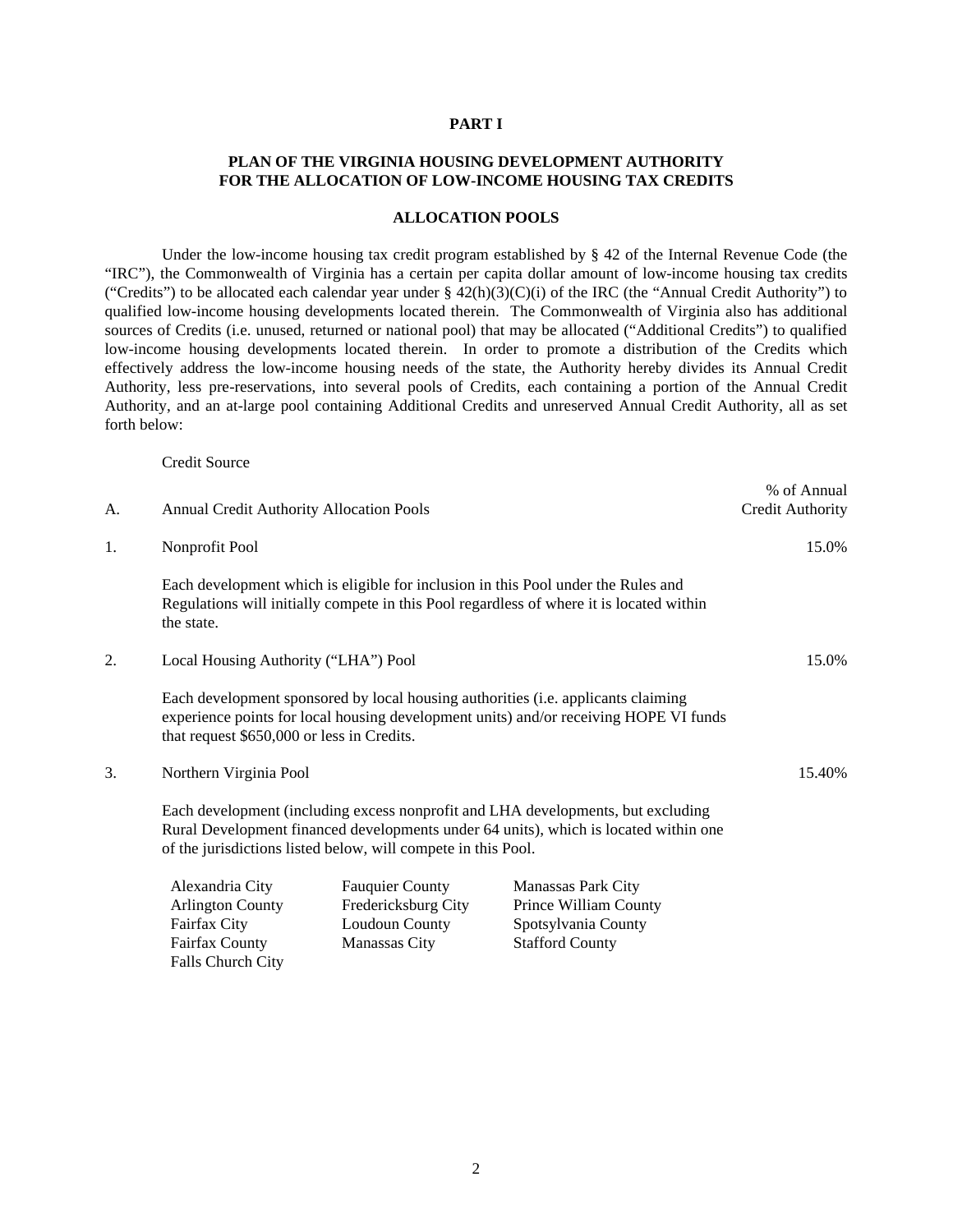# % of Annual Credit Authority

# 4. Richmond MSA Pool 11.45%

Each development (including excess nonprofit and LHA developments, but excluding Rural Development financed developments under 64 units), which is located within one of the jurisdictions listed below, will compete in this Pool.

| <b>Charles City County</b> | <b>Hanover County</b> | Powhatan County             |
|----------------------------|-----------------------|-----------------------------|
| <b>Chesterfield County</b> | Henrico County        | <b>Prince George County</b> |
| Colonial Heights City      | Hopewell City         | <b>Richmond City</b>        |
| Dinwiddie County           | New Kent County       |                             |
| <b>Goochland County</b>    | Petersburg City       |                             |
|                            |                       |                             |

# 5. Tidewater MSA Pool 14.69%

Each development (including excess nonprofit and LHA developments, but excluding Rural Development financed developments under 64 units), which is located within one of the jurisdictions listed below, will compete in this Pool.

| Chesapeake City          | <b>Matthews County</b> | <b>Suffolk City</b> |
|--------------------------|------------------------|---------------------|
| Gloucester County        | Newport News City      | Virginia Beach City |
| Hampton City             | Norfolk City           | Williamsburg City   |
| Isle of Wight County     | <b>Portsmouth City</b> | <b>York County</b>  |
| <b>James City County</b> | Poquoson City          |                     |

#### 6. Small MSA Pool 10.68%

Each development (including excess nonprofit and LHA developments, but excluding Rural Development financed developments under 64 units), which is (i) located within one of the jurisdictions listed below or (ii) larger than 50 units and not eligible to compete in any of the MSA Pools set forth hereinabove, will compete in this Pool.

| <b>Albemarle County</b> | <b>Clarke County</b>   | Pittsylvania County      |
|-------------------------|------------------------|--------------------------|
| <b>Amherst County</b>   | <b>Culpeper County</b> | Roanoke City             |
| <b>Bedford City</b>     | Danville City          | Roanoke County           |
| <b>Bedford County</b>   | <b>Fluvanna County</b> | Salem City               |
| <b>Botetourt County</b> | Greene County          | <b>Scott County</b>      |
| <b>Bristol City</b>     | King George County     | <b>Warren County</b>     |
| Campbell County         | <b>Lynchburg City</b>  | <b>Washington County</b> |
| Charlottesville City    |                        |                          |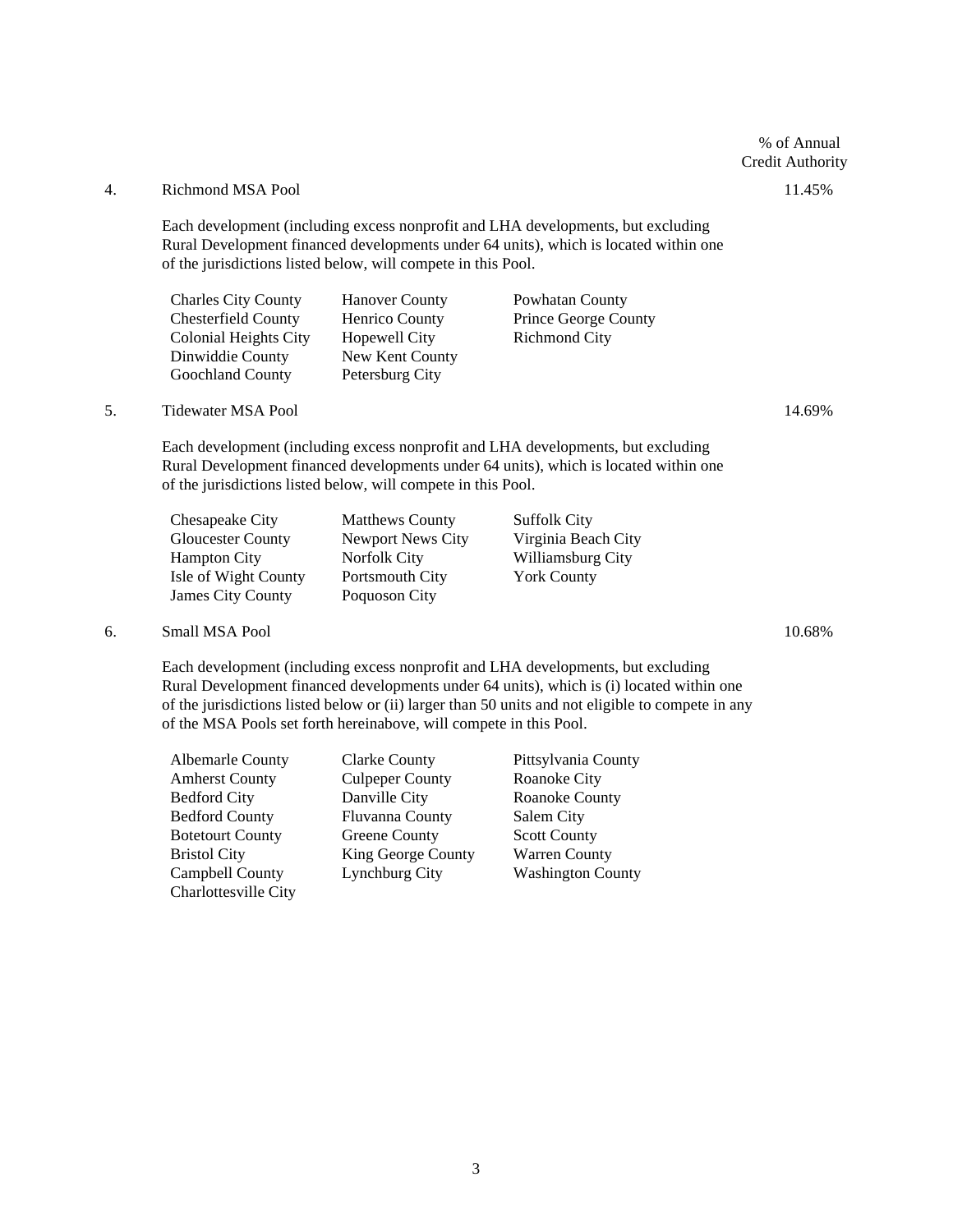# % of Annual Credit Authority

# 7. Rural Pool (Remaining Geographic Areas) 17.78%

Each development (including excess non-profit and LHA developments) not exceeding 50 units (or 64 units if financed by Rural Development), which is not eligible to compete in any of the four MSA Pools, and any Rural Development financed developments under 64 units located in any jurisdiction listed under any of the four MSA Pools, will compete in this Pool.

### B. Additional Credits

At-Large Pool Additional Credits and unreserved Annual Credit Authority

Each development that does not initially rank high enough to receive a reservation of Credits under the Annual Credit Authority will compete in this Pool.

The reservation and allocation of Credits to applications shall be governed by Part II of the Plan.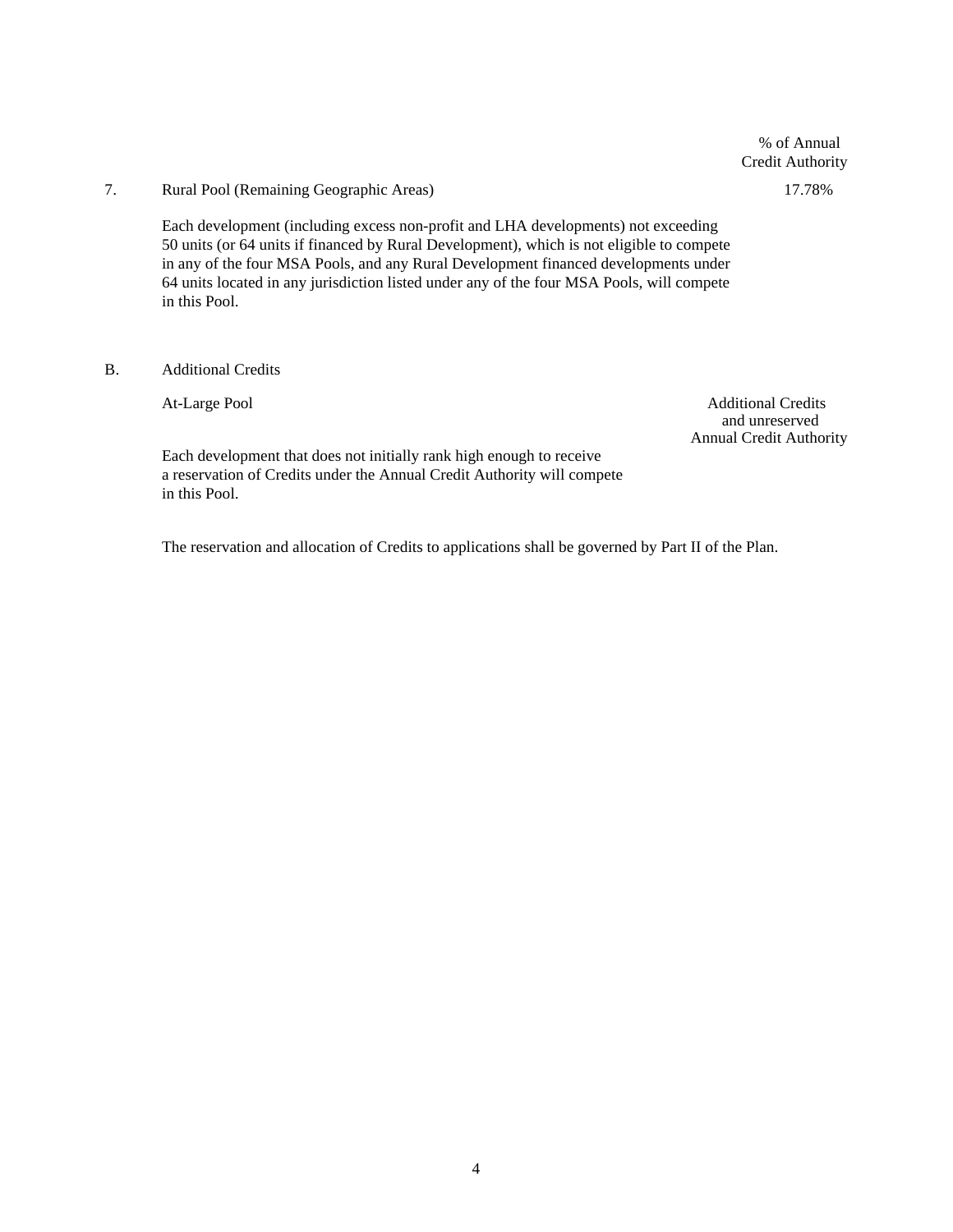#### **PART II**

# **RULES AND REGULATIONS FOR ALLOCATION OF LOW-INCOME HOUSING TAX CREDITS**

#### **13 VAC 10-180-10. Definitions.**

The following words and terms when used in this chapter shall have the following meaning, unless the context clearly indicates otherwise:

"Applicant" means an applicant for credits under this chapter and also means the owner of the development to whom the credits are allocated.

"Credits" means the low-income housing tax credits as described in § 42 of the IRC.

"IRC" means the Internal Revenue Code of 1986, as amended, and the rules, regulations, notices and other official pronouncements promulgated thereunder.

"IRS" means the Internal Revenue Service.

"Low-income housing units" means those units which are defined as "low income units" under § 42 of the IRC.

"Low-income jurisdiction" means any city and county in Commonwealth with an area median income at or below the state-wide area median income established by the U. S. Department of Housing and Urban Development.

"Qualified application" means a written request for tax credits which is submitted on a form or forms prescribed or approved by the executive director together with all documents required by the Authority for submission and meets all minimum scoring requirements.

"Qualified low-income buildings" or "qualified low-income development" means the buildings or development which meets the applicable requirements in § 42 of the IRC to qualify for an allocation of credits thereunder.

"Revitalization Area" means [(i)] any area designated by a municipality for implementation of either a "redevelopment plan" meeting the requirements of § 36-51 of the Code of Virginia or a "conservation plan" meeting the requirements of § 36-51.1 of the Code of Virginia[, or (ii) any area documented by local government officials as a revitalization area].

#### **13 VAC 10-180-20. Purpose and applicability.**

The following rules and regulations will govern the allocation by the Authority of credits pursuant to § 42 of the IRC.

Notwithstanding anything to the contrary herein, the executive director is authorized to waive or modify any provision herein where deemed appropriate by him for good cause to promote the goals and interests of the Commonwealth in the federal low-income housing tax credit program, to the extent not inconsistent with the IRC.

The rules and regulations set forth herein are intended to provide a general description of the Authority's processing requirements and are not intended to include all actions involved or required in the processing and administration of the credits. This chapter is subject to change at any time by the Authority and may be supplemented by policies, rules and regulations adopted by the Authority from time to time.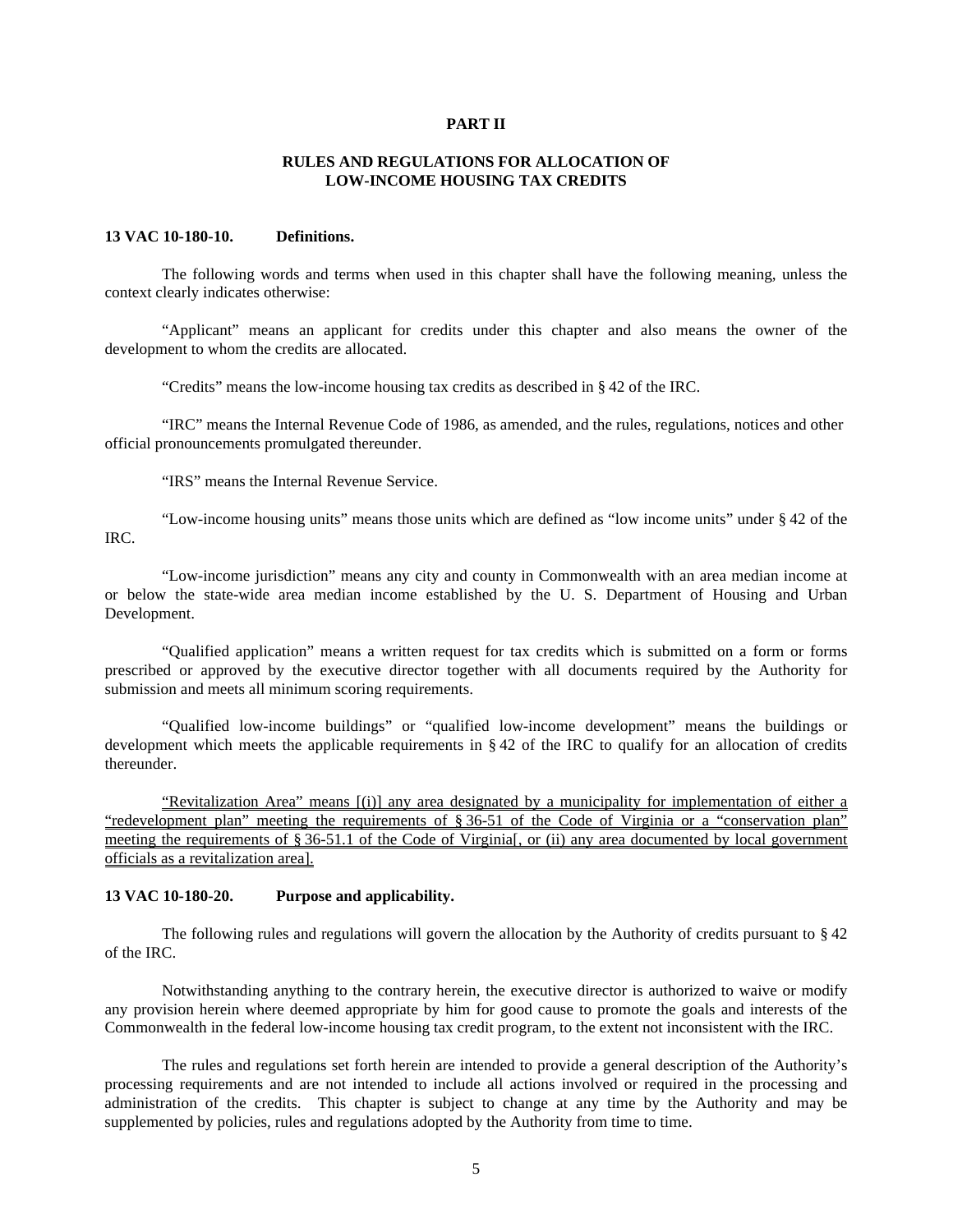Any determination made by the Authority pursuant to this chapter as to the financial feasibility of any development or its viability as a qualified low-income development shall not be construed to be a representation or warranty by the Authority as to such feasibility or viability.

Notwithstanding anything to the contrary herein, all procedures and requirements in the IRC must be complied with and satisfied.

#### **13 VAC 10-180-30. General description.**

The IRC provides for credits to the owners of residential rental developments comprised of qualified lowincome buildings in which low-income housing units are provided, all as described therein. The aggregate amount of such credits (other than credits for developments financed with certain tax-exempt bonds as provided in the IRC) allocated in any calendar year within the Commonwealth may not exceed the Commonwealth's annual state housing credit ceiling for such year under the IRC. An amount not less than 10% of such ceiling is set-aside for developments in which certain qualified nonprofit organizations hold an ownership interest and materially participate in the development and operation thereof. Credit allocation amounts are counted against the Commonwealth's annual state housing credit ceiling for credits for the calendar year in which the credits are allocated. The IRC provides for the allocation of the Commonwealth's state housing credit ceiling for credits to the housing credit agency of the Commonwealth. The Authority has been designated by executive order of the Governor as the housing credit agency under the IRC and, in such capacity, shall allocate for each calendar year credits to qualified low-income buildings or developments in accordance herewith.

Credits may be allocated to each qualified low-income building in a development separately or to the development as a whole in accordance with the IRC.

Credits may be allocated to such buildings or development either (i) during the calendar year in which such building or development is placed in service or (ii) if the building or development meets the requirements of  $§$  42(h)(1)(E) of the IRC, during one of the two years preceding the calendar year in which such building or development is expected to be placed in service. Prior to such allocation, the Authority shall receive and review applications for reservations of credits as described hereinbelow and shall make such reservations of credits to eligible applications in accordance herewith and, subject to satisfaction of certain terms and conditions as described herein. Upon compliance with such terms and conditions and, as applicable, either (i) the placement in service of the qualified low-income buildings or development or (ii) the satisfaction of the requirements of  $\S 42(h)(1)(E)$  of the IRC with respect to such buildings or the development, the credits shall be allocated to such buildings or the development as a whole in the calendar year for which such credits were reserved by the Authority.

Except as otherwise provided herein or as may otherwise be required by the IRC, this chapter shall not apply to credits with respect to any development or building to be financed by certain tax-exempt bonds in an amount so as not to require under the IRC an allocation of credits hereunder. (See § 10-180-100 hereinbelow.)

The Authority shall charge to each applicant fees in such amount as the executive director shall determine to be necessary to cover the administrative costs to the Authority, but not to exceed the maximum amount permitted under the IRC. Such fees shall be payable at such time or times as the executive director shall require.

#### **13 VAC 10-180-40. Adoption of allocation plan; solicitations of applications.**

The IRC requires that the Authority adopt a qualified allocation plan which shall set forth the selection criteria to be used to determine housing priorities of the Authority which are appropriate to local conditions and which shall give certain priority to and preference among developments in accordance with the IRC. The executive director from time to time may cause housing needs studies to be performed in order to develop the qualified allocation plan and, based upon any such housing needs study and any other available information and data, may direct and supervise the preparation of and approve the qualified allocation plan and any revisions and amendments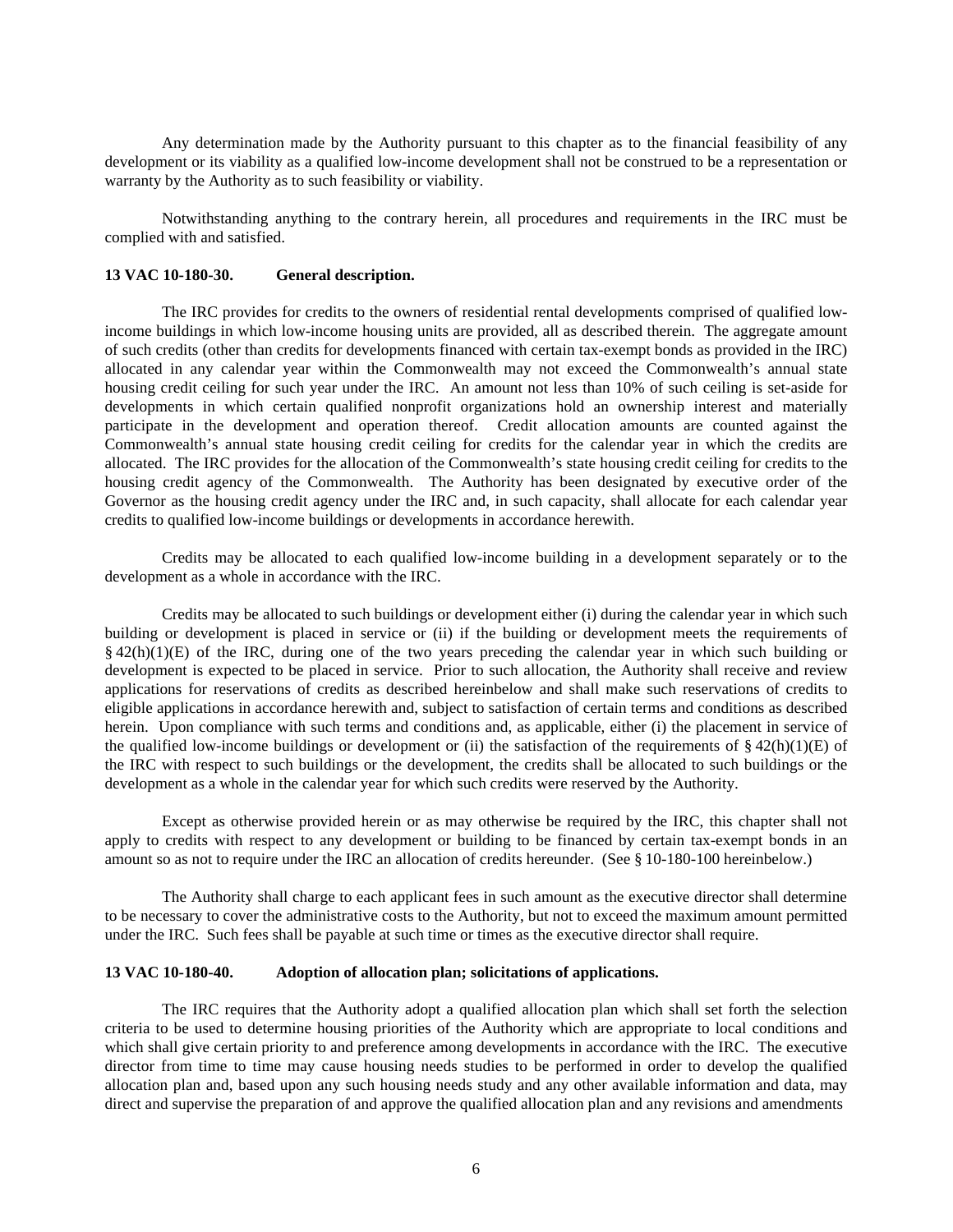thereof in accordance with the IRC. The IRC requires that the qualified allocation plan be subject to public approval in accordance with rules similar to those in  $\S 147(f)(2)$  of the IRC. The executive director may include all or any portion of this chapter in the qualified allocation plan. However, the Authority may amend the qualified allocation plan without public approval if required to do so by changes to the IRC.

The executive director may from time to time take such action as he may deem necessary or proper in order to solicit applications for credits. Such actions may include advertising in newspapers and other media, mailing of information to prospective applicants and other members of the public, and any other methods of public announcement which the executive director may select as appropriate under the circumstances. The executive director may impose requirements, limitations and conditions with respect to the submission of applications and the selection thereof as he shall consider necessary or appropriate.

No application for credits will be accepted for any building that has previously claimed credits and is still subject to the compliance period for such credits after the year such building is placed in service. No application will be accepted, and no reservation or allocation will be made, for credits available under  $\S 42(h)(3)(C)$  in the case of any buildings or development for which tax-exempt bonds of the Authority, or an issuer other than the Authority, have been issued and which may receive credits without an allocation of credits under  $\S 42(h)(3)(C)$ .

### **13 VAC 10-180-50. Application.**

Prior to submitting an application for reservation, applicants shall submit on such form as required by the executive director, the letter for Authority signature by which the Authority shall notify the chief executive officers (or the equivalent) of the local jurisdictions in which the developments are to be located to provide such officers a reasonable opportunity to comment on the developments. When scoring the applications, the executive director will award points to those applications that submit the form within the deadlines established by the executive director and subtract points from those applications that fail to submit the form by such deadlines.

Application for a reservation of credits shall be commenced by filing with the Authority an application, on such form or forms as the executive director may from time to time prescribe or approve, together with such documents and additional information as may be requested by the Authority in order to comply with the IRC and this chapter and to make the reservation and allocation of the credits in accordance with this chapter. The executive director may reject any application from consideration for a reservation or allocation of credits if in such application the applicant does not provide the proper documentation or information on the forms prescribed by the executive director.

The application should include a breakdown of sources and uses of funds sufficiently detailed to enable the Authority to ascertain what costs will be incurred and what will comprise the total financing package, including the various subsidies and the anticipated syndication or placement proceeds that will be raised. The following cost information, if applicable, needs to be included in the application to determine the feasible credit amount: site acquisition costs, site preparation costs, construction costs, construction contingency, general contractor's overhead and profit, architect and engineer's fees, permit and survey fees, insurance premiums, real estate taxes during construction, title and recording fees, construction period interest, financing fees, organizational costs, rent-up and marketing costs, accounting and auditing costs, working capital and operating deficit reserves, syndication and legal fees, development fees and other cost and fees. All applications seeking credits for rehabilitation of existing units must provide for contractor construction costs of at least \$7,500 per unit.

Each application shall include evidence of (i) sole fee simple ownership of the site of the proposed development by the applicant, (ii) lease of such site by the applicant for a term exceeding the compliance period (as defined in the IRC) or for such longer period as the applicant represents in the application that the development will be held for occupancy by low-income persons or families or (iii) right to acquire or lease such site pursuant to a valid and binding written option or contract between the applicant and the fee simple owner of such site for a period extending at least four months beyond any application deadline established by the executive director, provided that such option or contract shall have no conditions within the discretion or control of such owner of such site. A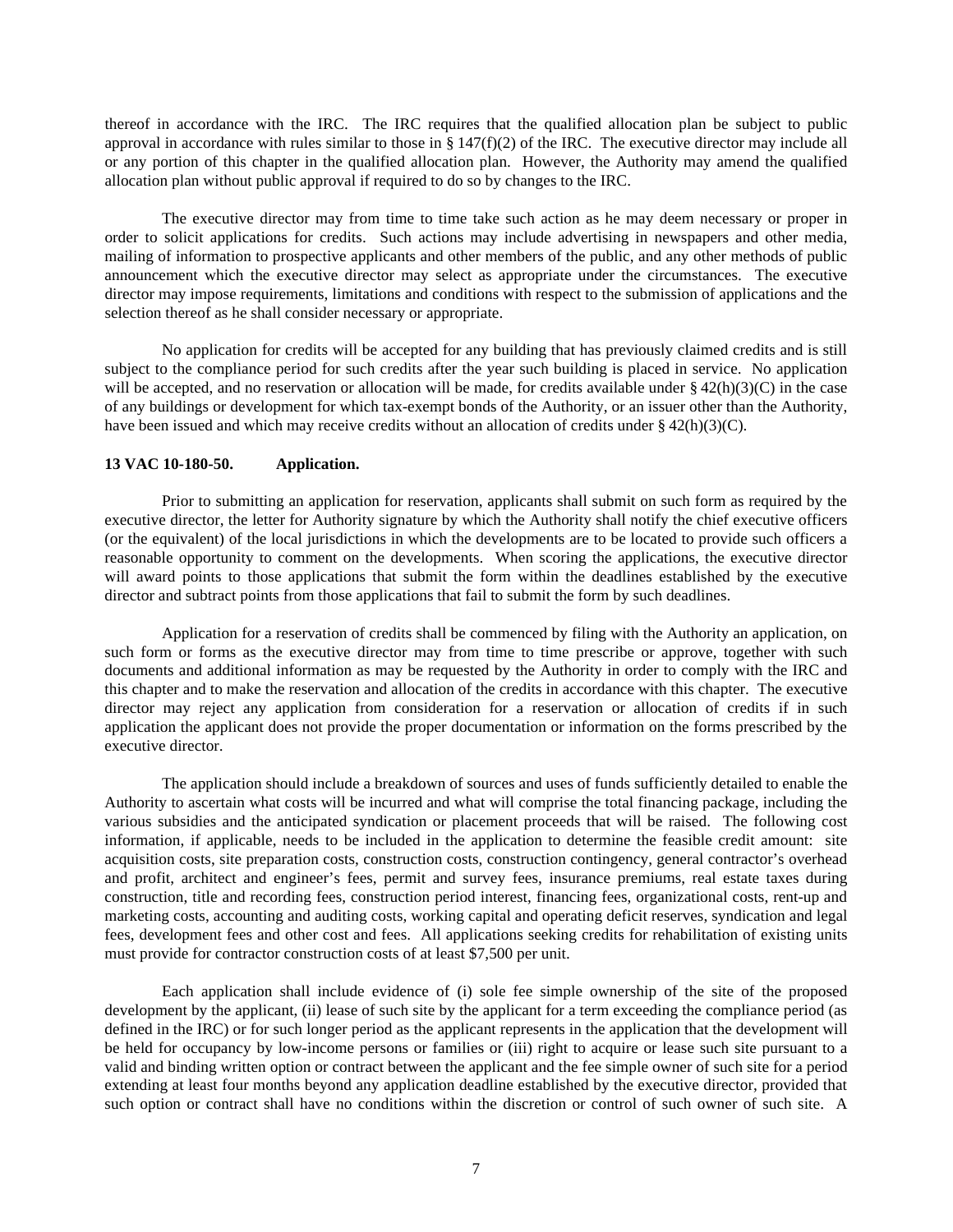contract that permits the owner to continue to market the property, even if the applicant has a right of first refusal, does not constitute the requisite site control required in clause (iii) above. No application shall be considered for a reservation or allocation of credits unless such evidence is submitted with the application and the Authority determines that the applicant owns, leases or has the right to acquire or lease the site of the proposed development as described in the preceding sentence. In the case of acquisition and rehabilitation of developments funded by Rural Development of the U.S. Department of Agriculture, the site control document does not need to be approved by all partners of the seller if the general partner of the seller executing the site control document provides (i) an attorney's opinion that such general partner has the authority to enter into the site control document and such document is binding on the seller or (ii) a letter from the existing syndicator indicating a willingness to secure the necessary partner approvals upon the reservation of credits.

Each application shall include, in a form or forms required by the executive director, a certification of previous participation listing all residential real estate developments in which the general partner(s) or their affiliates has or had an ownership or participation interest, the location of such developments, the number of residential units and low-income housing units in such developments and such other information as more fully specified by the executive director. Furthermore, the applicant must indicate, for developments receiving an allocation of tax credits under § 42 of the IRC, whether any such development has ever been determined to be out of compliance with the requirements of the IRC by the appropriate state housing credit agency, and if so, an explanation of such non-compliance and whether it has been corrected. The executive director may reject any application from consideration for a reservation or allocation of credits unless the above information is submitted with the application. If, after reviewing the above information or any other information available to the Authority, the executive director determines that the general partner(s) do not have the experience, financial capacity and predisposition to regulatory compliance necessary to carry out the responsibilities for the acquisition, construction, ownership, operation, marketing, maintenance and management of the proposed development or the ability to fully perform all the duties and obligations relating to the proposed development under law, regulation and the reservation and allocation documents of the Authority or if an applicant is in substantial non-compliance with the requirements of the IRC, the executive director may reject applications by the applicant.

The application should include pro forma financial statements setting forth the anticipated cash flows during the credit period as defined in the IRC. The application shall include a certification by the applicant as to the full extent of all federal, state and local subsidies which apply (or which the applicant expects to apply) with respect to each building or development. The executive director may also require the submission of a legal opinion or other assurances satisfactory to the executive director as to, among other things, compliance of the proposed development with the IRC and a certification, together with an opinion of an independent certified public accountant or other assurances satisfactory to the executive director, setting forth the calculation of the amount of credits requested by the application and certifying, among other things, that under the existing facts and circumstances the applicant will be eligible for the amount of credits requested.

# Each applicant shall commit in the application to provide relocation assistance to displaced households, if any, at such level required by the Authority.

If an applicant submits an application for reservation or allocation of credits that contains a material misrepresentation or fails to include information regarding developments involving the applicant that have been determined to be out of compliance with the requirements of the IRC, the executive director may reject the application or stop processing such application upon discovery of such misrepresentation or noncompliance and may prohibit such applicant from submitting applications for credits to the Authority in the future.

In any situation in which the executive director deems it appropriate, he may treat two or more applications as a single application.

The executive director may establish criteria and assumptions to be used by the applicant in the calculation of amounts in the application; and any such criteria and assumptions may be indicated on the application form, instructions or other communication available to the public.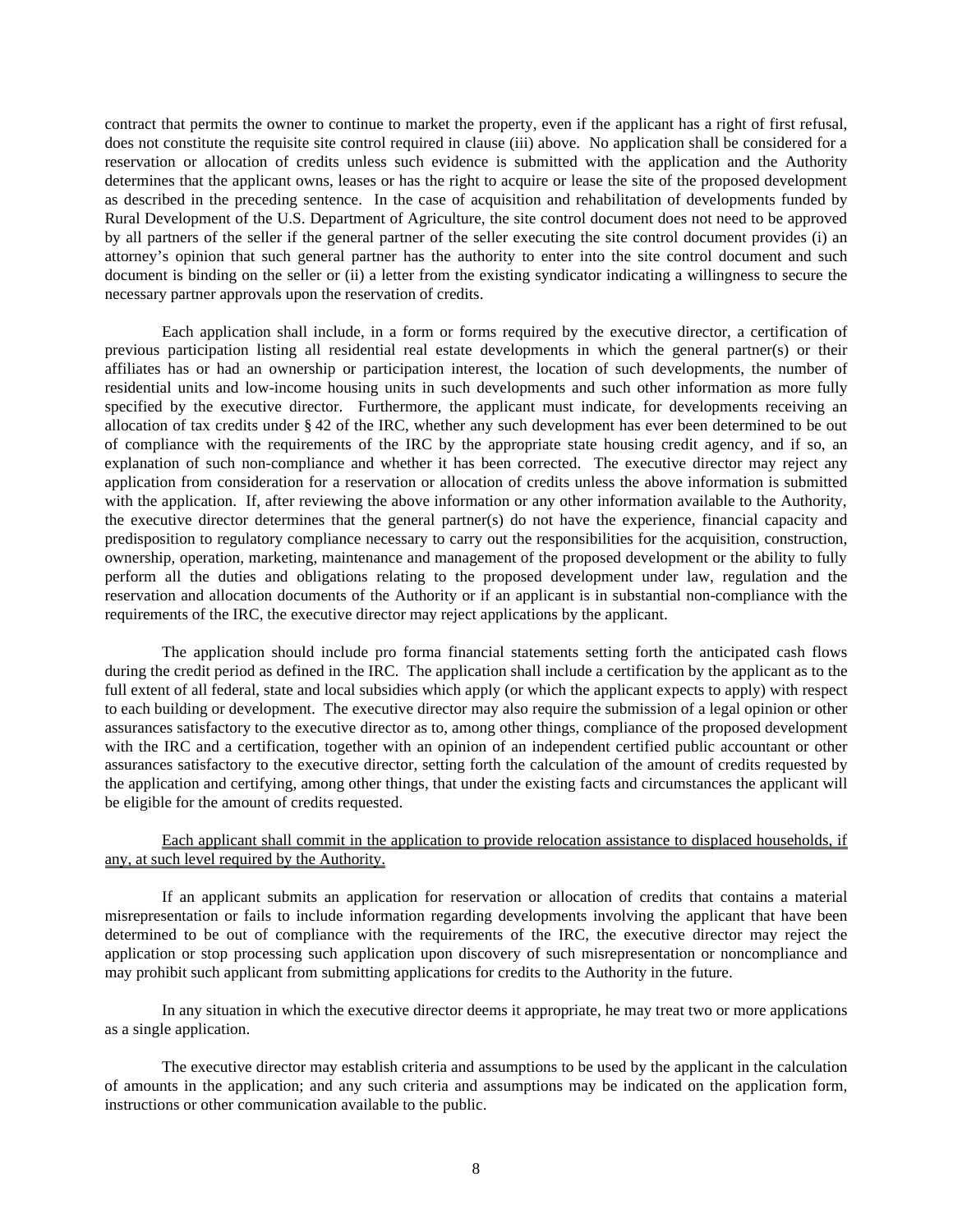The executive director may prescribe such deadlines for submission of applications for reservation and allocation of credits for any calendar year as he shall deem necessary or desirable to allow sufficient processing time for the Authority to make such reservations and allocations. If the executive director determines that an applicant for a reservation of credits has failed to submit one or more mandatory attachments to the application by the reservation application deadline, he may allow such applicant an opportunity to submit such attachments within a certain time established by the executive director with a ten point scoring penalty per item.

After receipt of the applications, if necessary, the Authority shall notify the chief executive officers (or the equivalent) of the local jurisdictions in which the developments are to be located and shall provide such officers a reasonable opportunity to comment on the developments.

The development for which an application is submitted may be, but shall not be required to be, financed by the Authority. If any such development is to be financed by the Authority, the application for such financing shall be submitted to and received by the Authority in accordance with its applicable rules and regulations.

The Authority may consider and approve, in accordance herewith, both the reservation and the allocation of credits to buildings or developments which the Authority may own or may intend to acquire, construct and/or rehabilitate.

### **13 VAC 10-180-60. Review and selection of applications; reservation of credits.**

The executive director may divide the amount of credits into separate pools. The division of such pools may be based upon one or more of the following factors: geographical areas of the state; types or characteristics of housing, construction, financing, owners, occupants, or source of credits; or any other factors deemed appropriate by him to best meet the housing needs of the Commonwealth.

An amount, as determined by the executive director, not less than 10% of the Commonwealth's annual state housing credit ceiling for credits, shall be available for reservation and allocation to buildings or developments with respect to which the following requirements are met:

1. A "qualified nonprofit organization" (as described in  $\S 42(h)(5)(C)$  of the IRC) which is authorized to do business in Virginia and is determined by the executive director, on the basis of such relevant factors as he shall consider appropriate, to be substantially based or active in the community of the development and is to materially participate (regular, continuous and substantial involvement as determined by the executive director) in the development and operation of the development throughout the "compliance period" (as defined in  $\S 42(i)(1)$  of the IRC); and

2. (i) The "qualified nonprofit organization" described in the preceding subparagraph 1 is to own (directly or through a partnership), prior to the reservation of credits to the buildings or development, all of the general partnership interests of the ownership entity thereof; (ii) the executive director of the Authority shall have determined that such qualified nonprofit organization is not affiliated with or controlled by a for-profit organization; (iii) the executive director of the Authority shall have determined that the qualified nonprofit organization was not formed by one or more individuals or for-profit entities for the principal purpose of being included in any nonprofit pools (as defined below) established by the executive director, and (iv) the executive director of the Authority shall have determined that no staff member, officer or member of the board of directors of such qualified nonprofit organization will materially participate, directly or indirectly, in the proposed development as a for-profit entity.

In making the determinations required by the preceding subdivision 1 and clauses (ii), (iii) and (iv) of subdivision 2 of this section, the executive director may apply such factors as he deems relevant, including, without limitation, the past experience and anticipated future activities of the qualified nonprofit organization, the sources and manner of funding of the qualified nonprofit organization, the date of formation and expected life of the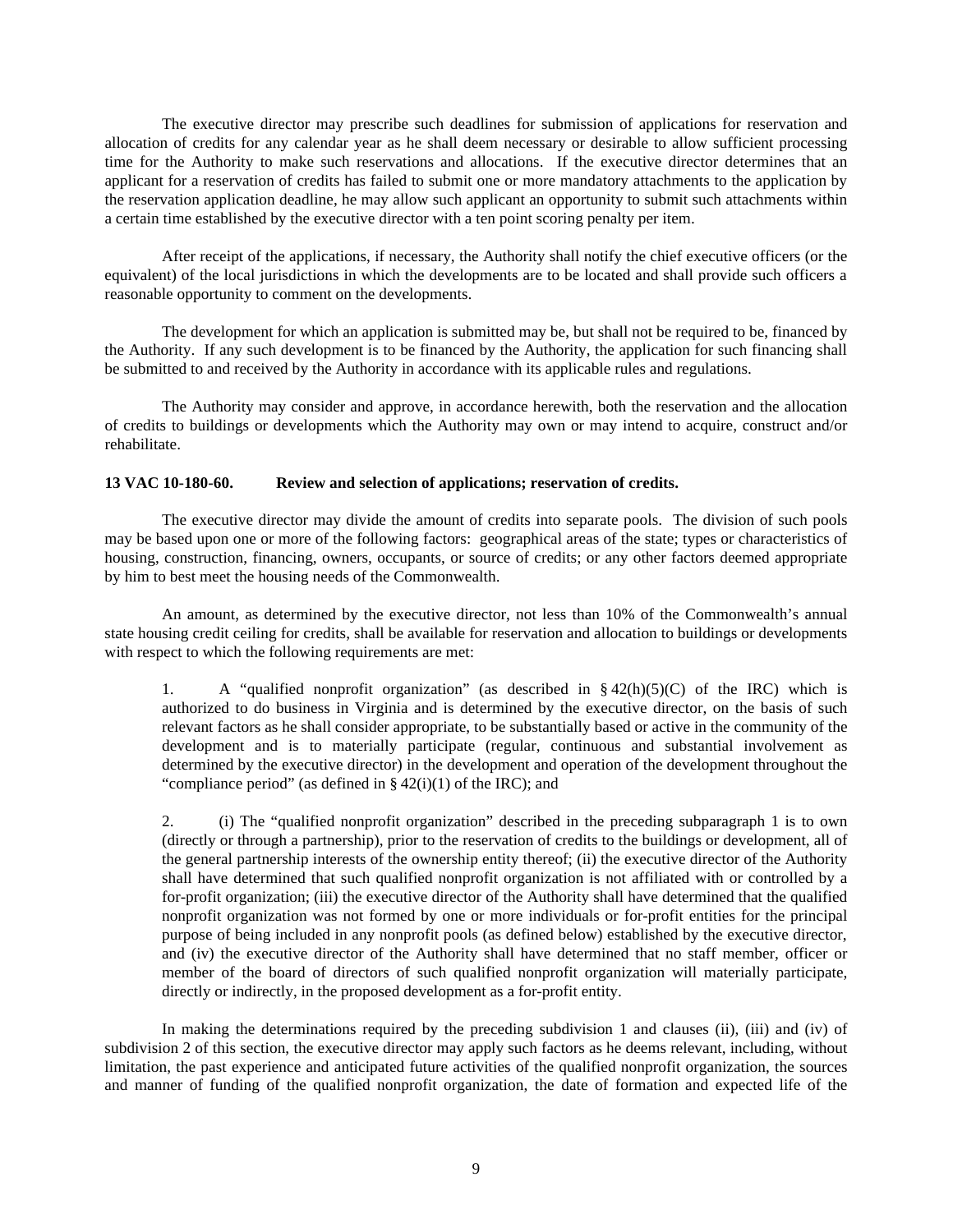qualified nonprofit organization, the number of paid staff members and volunteers of the qualified nonprofit organization, the nature and extent of the qualified nonprofit organization's proposed involvement in the construction or rehabilitation and the operation of the proposed development, the relationship of the staff, directors or other principals involved in the formation or operation of the qualified nonprofit organization with any persons or entities to be involved in the proposed development on a for-profit basis and the proposed involvement in the construction or rehabilitation and operation of the proposed development by any persons or entities involved in the proposed development on a for-profit basis. The executive director may include in the application of the foregoing factors any other nonprofit organizations which, in his determination, are related (by shared directors, staff or otherwise) to the qualified nonprofit organization for which such determination is to be made.

For purposes of the foregoing requirements, a qualified nonprofit organization shall be treated as satisfying such requirements if any qualified corporation (as defined in  $\S 42(h)(5)(D)(ii)$  of the IRC) in which such organization (by itself or in combination with one or more qualified nonprofit organizations) holds 100% of the stock satisfies such requirements.

The applications shall include such representations and warranties and such information as the executive director may require in order to determine that the foregoing requirements have been satisfied. In no event shall more than 90% of the Commonwealth's annual state housing credit ceiling for credits be available for developments other than those satisfying the preceding requirements. The executive director may establish such pools ("nonprofit pools") of credits as he may deem appropriate to satisfy the foregoing requirement. If any such nonprofit pools are so established, the executive director may rank the applications therein and reserve credits to such applications before ranking applications and reserving credits in other pools, and any such applications in such nonprofit pools not receiving any reservations of credits or receiving such reservations in amounts less than the full amount permissible hereunder (because there are not enough credits then available in such nonprofit pools to make such reservations) shall be assigned to such other pool as shall be appropriate hereunder; provided, however, that if credits are later made available (pursuant to the IRC or as a result of either a termination or reduction of a reservation of credits made from any nonprofit pools or a rescission in whole or in part of an allocation of credits made from such nonprofit pools or otherwise) for reservation and allocation by the Authority during the same calendar year as that in which applications in the nonprofit pools have been so assigned to other pools as described above, the executive director may, in such situations, designate all or any portion of such additional credits for the nonprofit pools (or for any other pools as he shall determine) and may, if additional credits have been so designated for the nonprofit pools, reassign such applications to such nonprofit pools, rank the applications therein and reserve credits to such applications in accordance with the IRC and this chapter. In the event that during any round (as authorized hereinbelow) of application review and ranking the amount of credits reserved within such nonprofit pools is less than the total amount of credits made available therein, the executive director may either (i) leave such unreserved credits in such nonprofit pools for reservation and allocation in any subsequent round or rounds or (ii) redistribute, to the extent permissible under the IRC, such unreserved credits to such other pool or pools as the executive director shall designate reservations therefor in the full amount permissible hereunder (which applications shall hereinafter be referred to as "excess qualified applications") or (iii) carry over such unreserved credits to the next succeeding calendar year for inclusion in the state housing credit ceiling (as defined in § 42(h)(3)(C) of the IRC) for such year. Notwithstanding anything to the contrary herein, no reservation of credits shall be made from any nonprofit pools to any application with respect to which the qualified nonprofit organization has not yet been legally formed in accordance with the requirements of the IRC. In addition, no application for credits from any nonprofit pools or any combination of pools may receive a reservation or allocation of annual credits in an amount greater than \$500,000 unless credits remain available in such nonprofit pools after all eligible applications for credits from such nonprofit pools receive a reservation of credits.

Notwithstanding anything to the contrary herein, applicants relying on the experience of a local housing authority for developer experience points described hereinbelow and/or using Hope VI funds from the U. S. Department of Housing and Urban Development ("HUD") in connection with the proposed development shall not be eligible to receive a reservation of credits from any nonprofit pools.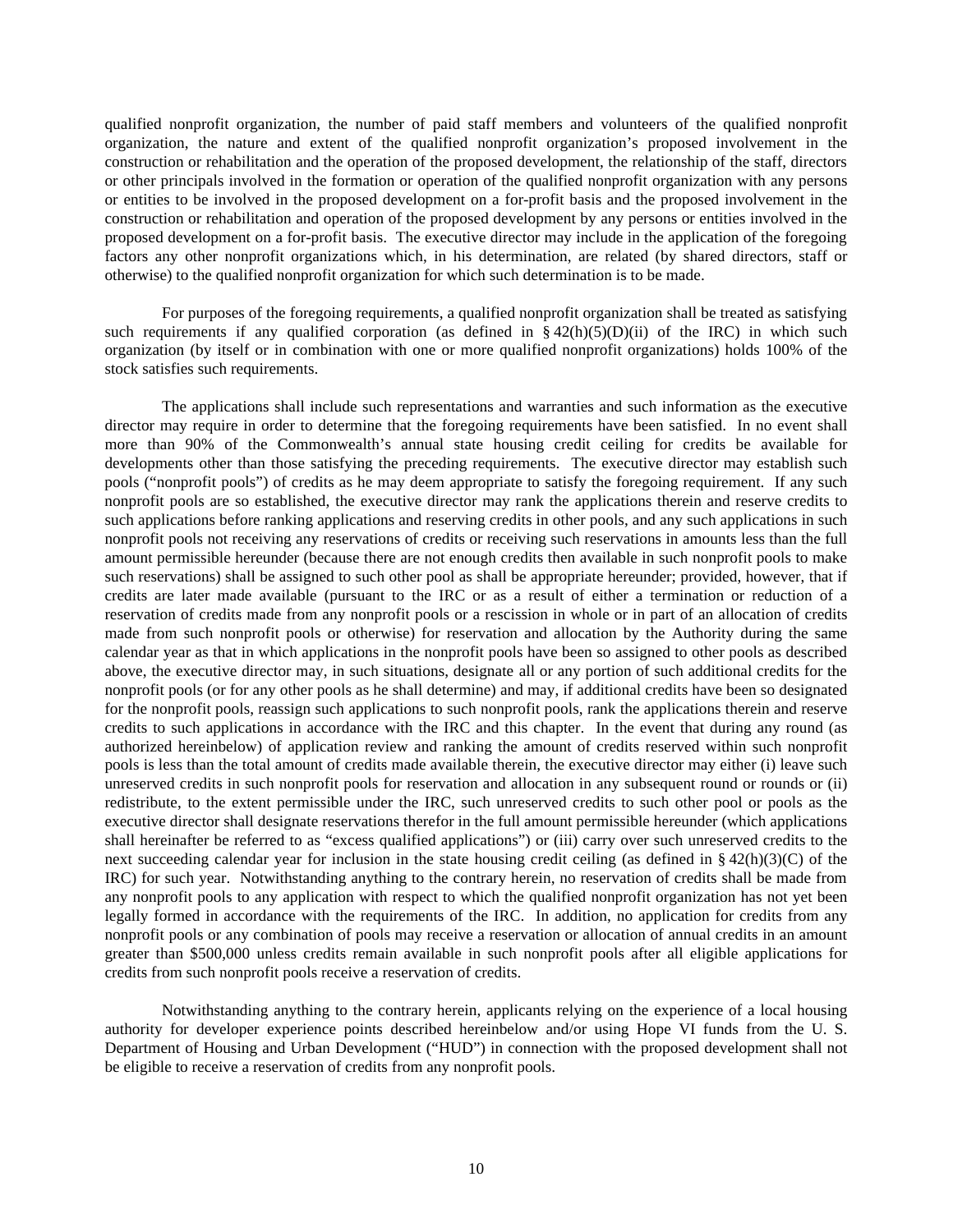The Authority shall review each application, and, based on the application and other information available to the Authority, shall assign points to each application as follows:

- 1. Readiness:
	- a. Written evidence satisfactory to the Authority of (i) conditional approval by local authorities of the plan of development or site plan for the proposed development (30 points), or (ii) approval by local authorities of the plan of development or site plan for the proposed development or that such approval is not required. (40 points)
	- b. Written evidence satisfactory to the Authority (i) of approval by local authorities of proper zoning or special use permit for such site or (ii) that no zoning requirements or special use permits are applicable. (40 points)
	- c. Valid building permit(s) or letter dated within three months prior to the application deadline stating that all approvals are in place and building permits will be issued upon receipt of all fees. (20 points)
	- d. Submission of plans and specifications or, in the case of rehabilitation for which plans will not be used, a unit-by-unit work write-up for such rehabilitation with certification in such form and from such person satisfactory to the executive director as to the completion of such plans or specifications or work write-up. (20 points multiplied by the quotient calculated by dividing the percentage of completion of such plans and specifications or such work write-up by 75 percent not to exceed 20 points).
- 2. Housing Needs Characteristics:

(a) Submission of the letter in the form prescribed by the Authority with the necessary attachments, addressed to the current chief executive officer (or the equivalent) of the locality in which the proposed development is located, soliciting input on the proposed development from the locality within the deadlines established by the executive director. (10 points, failure to make timely submission, minus 50 points for any proposed development other than a rehabilitation of existing apartments)

(b)(1) A letter dated within three months prior to the application deadline addressed to the Authority and signed by the chief executive officer of the locality in which the proposed development is to be located stating, without qualification or limitation, the following:

"The construction or rehabilitation of (name of development) and the allocation of federal housing tax credits available under IRC Section 42 for that development will help meet the housing needs and priorities of (name of locality). Accordingly, (name of locality) supports the allocation of federal housing tax credits requested by (name of applicant) for that development." (50 points; or 60 points if the proposed development is a rehabilitation of existing apartments that did not receive points in subdivision  $2(a)$ above)

(2) No letter from the chief executive officer of the locality in which the proposed development is to be located, or a letter addressed to the Authority and signed by such chief executive officer stating neither support (as described in subdivision (b)(1) above) nor opposition (as described in subdivision (b)(3) below) as to the allocation of credits to the applicant for the development. (25 points)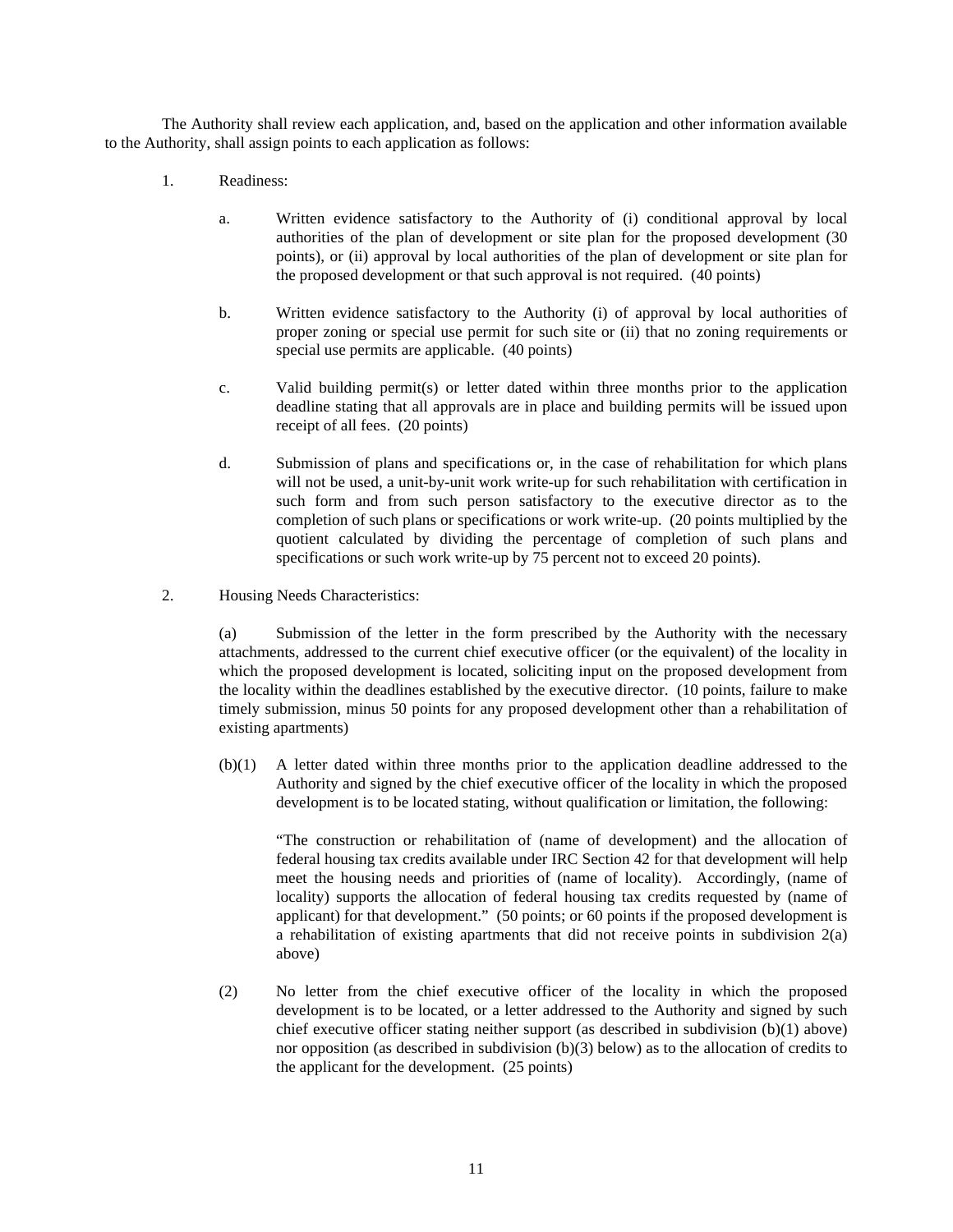(3) A letter in response to its notification to the chief executive officer of the locality in which the proposed development is to be located opposing the allocation of credits to the applicant for the development. In any such letter, the chief executive officer must certify that the proposed development is not consistent with current zoning or other applicable land use regulations. (0 points)

 $(c)$  Documentation from the local authorities that the proposed development is located in  $\alpha$ locally identified revitalization area [(i)] a Revitalization Area, or determination by the Authority that the proposed development is located in Difficult Development Area as defined by the HUD or in an Enterprise Zone [or Housing Revitalization Zone] designated by the state .(20 points); [or (ii)] [if the proposed development is in] a qualified census tract and the development of which contributes to a concerted community revitalization plan within either a Revitalization Area[,] [ $\Theta$ r] Enterprise Zone [or Housing Revitalization Zone]. (25 points)

(d) Commitment by the applicant to give leasing preference to individuals and families (i) with children, (ii) on public housing waiting lists maintained by the local housing authority operating in the locality in which the proposed development is to be located and notification of the availability of such units to the local housing authority by the applicant, or  $\frac{1}{11}$ (ii) on section 8 (as defined in § 10-180-90 hereinbelow) waiting lists maintained by the local or nearest section 8 administrator for the locality in which the proposed development is to be located and notification of the availability of such units to the local section 8 administrator by the applicant. (10 points each for  $(i)$ , and either  $(i)$  or  $(ii)$  or  $(iii)$  above. Points under  $(i)$  above are available only to developments that will have at least 20% of its units with three or more bedrooms and no more than 20% of its units with one bedroom or less.)

(e) Any of the following: (i) firm financing commitment(s) from the local government, local housing authority, Federal Home Loan Bank affordable housing funds, or the Rural Development of the U.S. Department of Agriculture or (ii) a resolution passed by the locality in which the proposed development is to be located committing a grant or below-market rate loan or a waiver of taxes and fees, donation of land or other similar financial support to the development in a form approved by the Authority or (iii) evidence from Rural Development that the development will remain subject to existing financing from Rural Development. In the case of (iii) above, if the applicant is, or has any common interests with, the current owner, directly or indirectly, the application will only qualify for these points if the applicant waives all rights to any developer's fee and any other fees associated with the acquisition and rehabilitation (or rehabilitation only) of the development unless permitted by the executive director for good cause. (The amount of such financing or value of local support will be divided by the total development sources of funds and the proposed development receives two points for each percentage point up to a maximum of 40 points.)

(f) Any development subject to HUD's Section 8 or Section 236 programs at the time of application. (20 points)

# 3. Development characteristics:

(a) The average unit size (100 points multiplied by the sum of the products calculated by multiplying, for each unit type as defined by the number of bedrooms per unit, (i) the quotient of the number of units of a given unit type divided by the total number of units in the proposed development, times (ii) the quotient of the average actual gross square footage per unit for a given unit type minus the lowest gross square footage per unit for a given unit type established by the executive director divided by the highest gross square footage per unit for a given unit type established by the executive director minus the lowest gross square footage per unit for a given unit type established by the executive director. If the average actual gross square footage per unit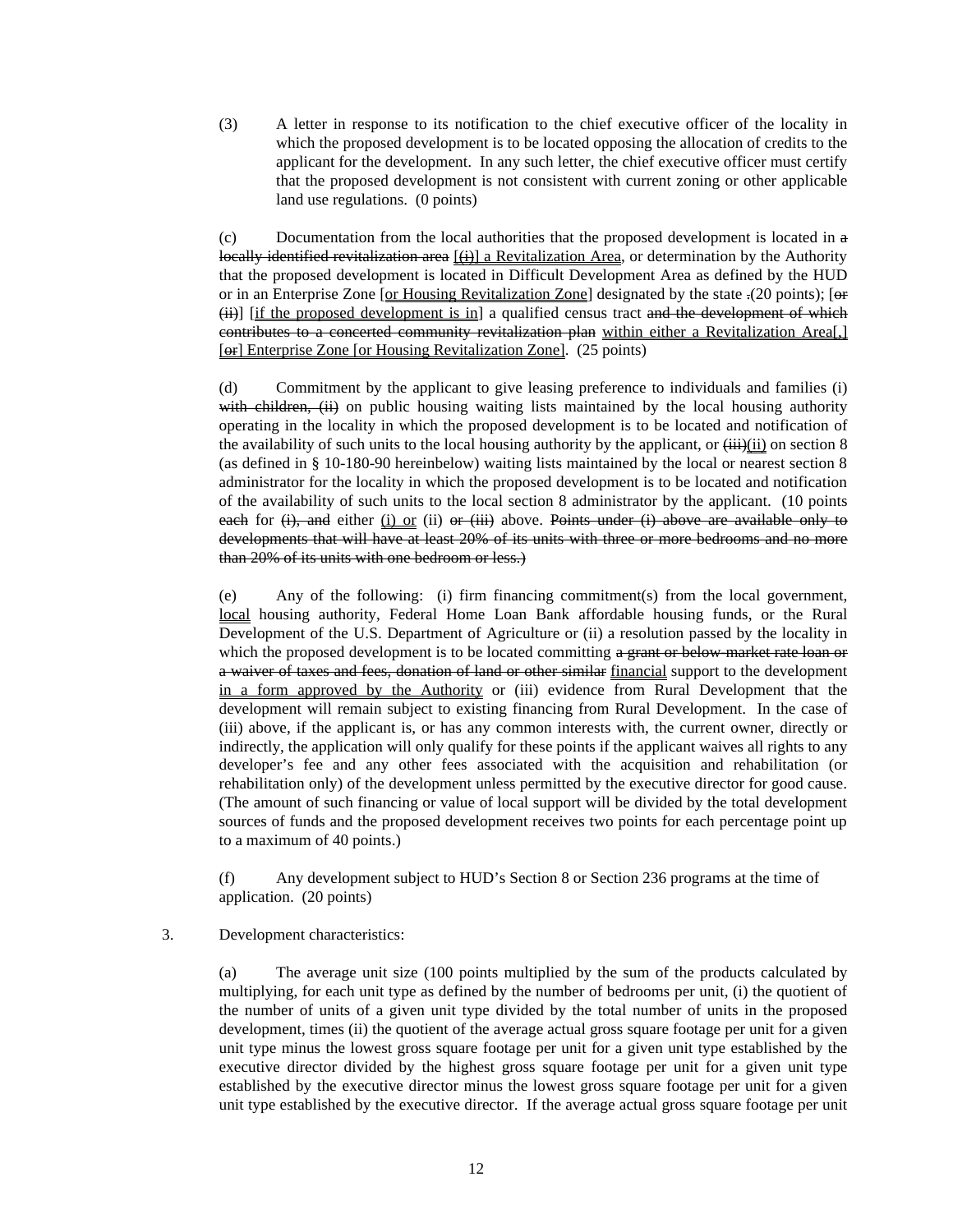for a given unit type is less than the lowest gross square footage per unit for a given unit type established by the executive director or greater than the highest gross square footage per unit for a given unit type established by the executive director, the lowest or highest, as the case may be, gross square footage per unit for a given unit type established by the executive director shall be used in the above calculation rather than the actual gross square footage per unit for a given unit type.)

(b) Rehabilitation of existing housing stock and adaptive reuse developments (Points equal to (percentage of households at or below 60% of the Area Median Income (AMI) in the proposed development's census tract (not less than 10% and not to exceed 90%) times 100) minus 10). Increase of housing stock attributable to new construction (Points equal to 90 minus (percentage of households at or below 60% of the AMI in the proposed development's census tract (not less than 10% and not to exceed 90%) times 100)). Developments involving both rehabilitation and new construction will be scored on a weighted average of the point calculations above. Proposed new construction developments to be located in the jurisdictions included in the Rural Pool established by the executive director will receive an additional 20 points, provided, however, no applicant will receive more than 80 points under this subdivision. Notwithstanding the above, the applicant shall receive the maximum 80 points in this subdivision, if the applicant provides a letter signed by the chief executive officer of the locality in which the proposed development is located requesting the Authority to override the point calculations and provide the maximum points under this subdivision.

 $(e)$  Lower amount of credit request. (50 points multiplied by the percentage by which the total amount of the annual tax credits requested is less than \$1,000,000, including negative points using the percentage in which the total amount of annual credits requested is greater than \$1,000,000. Developments financed with tax-exempt bonds will receive an automatic 25 points under this scoring category.)

(dc) Evidence satisfactory to the Authority documenting the quality of the proposed development's amenities as determined by the following:

- (1) The following points are available for any application:
	- (a) If all 2-bedroom units have 1.5 bathrooms and all 3-bedroom units have 2 bathrooms. (15 points multiplied by the percentage of units meeting these requirements)
	- (b) If all units have a washer and dryer. (7 points)
	- (c) If all units have a balcony or patio. (5 points)
	- (d) If all units have a washer and dryer hook-up only. (3 points, no points if points awarded in 1(b) above)
	- (e) If all units have a dishwasher. (2 points)
	- (f) If all units have a garbage disposal. (1 point)
	- (g) If the development has a laundry room. (1 point, no points if points awarded in  $1(b)$  above)
	- (h) If a community/meeting room with a minimum of 800 square feet is provided. (5 points)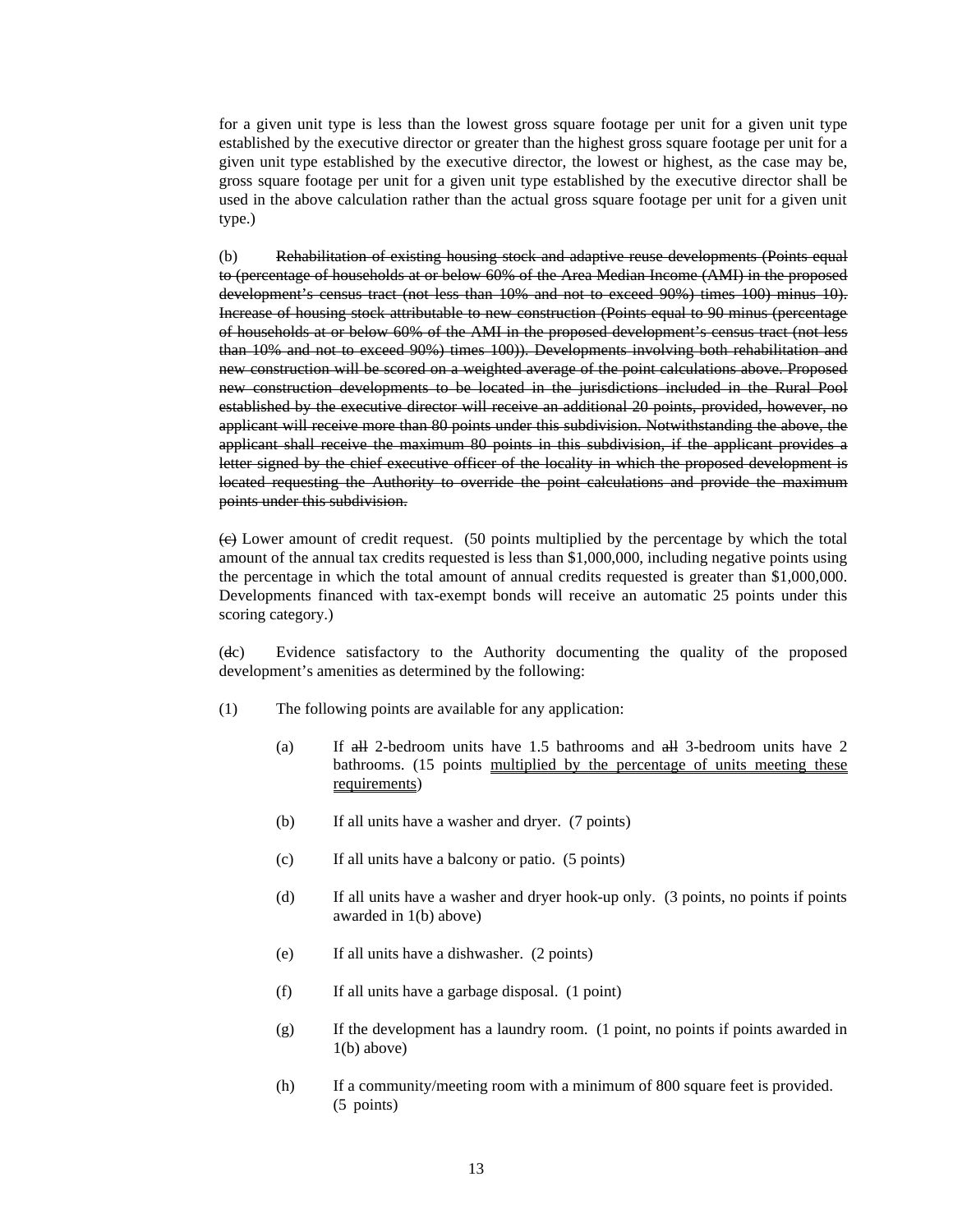- (i) If all units have a range hood above the stove. (1 point)
- (j) If all metal windows have thermal breaks, and if insulating glass for metal or vinyl windows and sliding glass doors have a ten-year warranty against breakage of the seal from date of delivery. (1 point)
- (k) If all insulation complies with Virginia Power Energy Efficient Home Requirements, with a minimum  $R = 30$  insulation for roofs. (2 points)
- (l) If all refrigerators are frost free, a minimum size of 14 cubic feet, and provide separate doors for freezer and refrigerator compartments. (1 point)
- (m) If all exterior doors exposed to weather are metal. (1 point)
- (n) Brick exterior walls. (15 points times the percentage of exterior walls covered by brick)
- (o) Durable siding other than brick that complies with ASTM C1186 standard specifications and is warranted to last for 50 or more years. (5 points).
- (p) If the development has a minimum STC (sound transmission class) rating of 52 for the floor construction between units. (3 points)
- (q) All kitchen cabinets comply with Authority minimum guidelines. (1 point)
- (r) All closet doors are side hinged (no bi-fold or sliding doors). (1 point)
- (s) All exterior wood, including trim, fascia and rake boards are clad in aluminum. (1 point)
- (2) The following points are available to applications electing to serve elderly and/or physically disabled tenants as elected in subdivision 4a below:
	- (a) If all cooking ranges have front controls. (1 point)
	- (b) If all units are adaptable for the handicapped in buildings with elevators. (2 points)
	- (c) If all units have an emergency call system. (3 points)
	- (d) If all bathrooms have grab bars and slip resistant bottoms for bathtubs. (1 point)
	- (e) If all bathrooms have an independent or supplemental heat source. (1 point)
	- (f) If all corridors have a handrail on one side. (1 point)
	- (g) If all entrance doors to each unit have two eye viewers, one at 48" and the other at standard height. (1 point)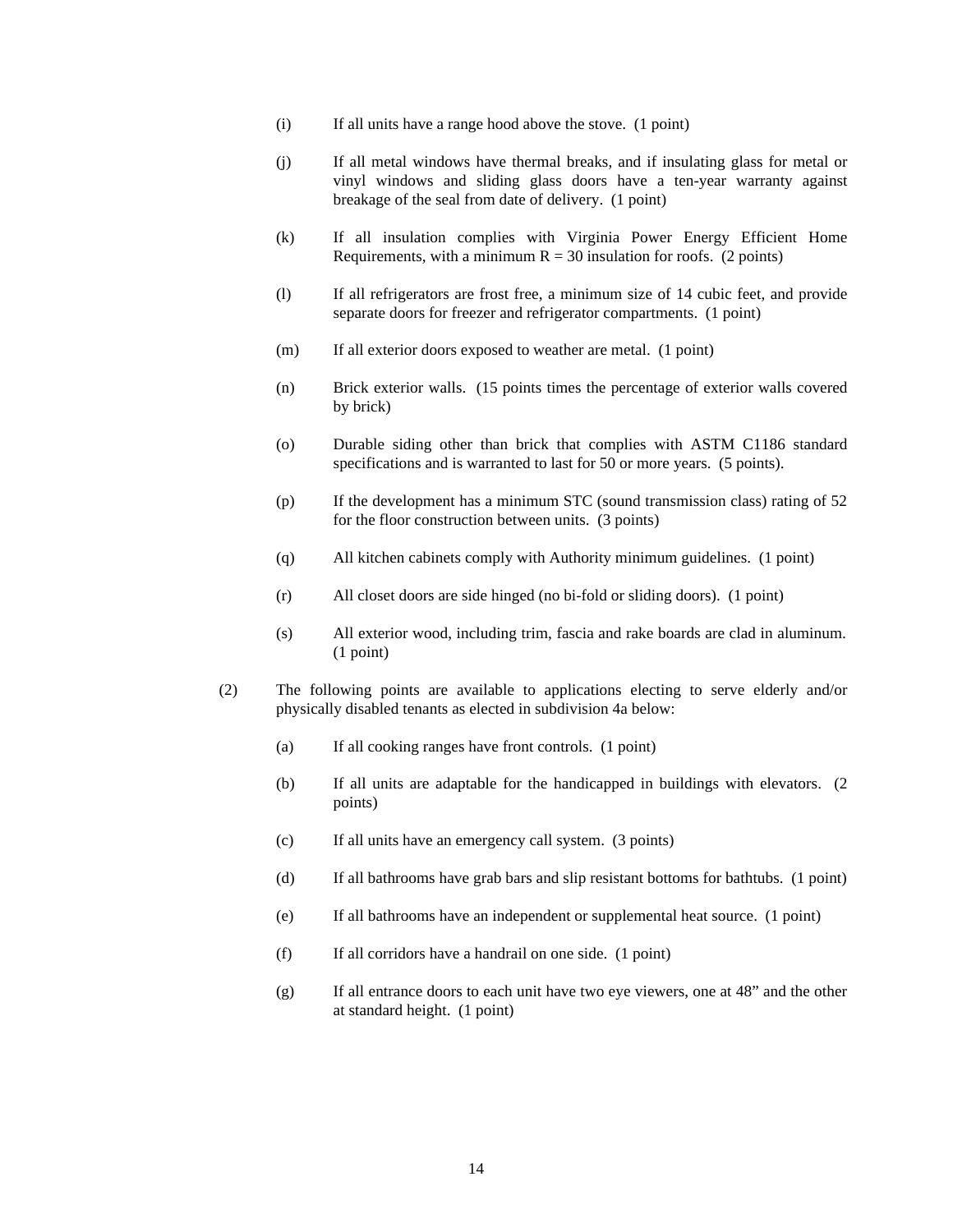- (3) The following points are available to proposed developments which rehabilitate or adaptively reuse an existing structure:
	- (a) If all bathrooms, including ones with windows, have exhaust fans ducted out. (1 point)
	- (b) If all existing, single-glazed windows in good condition have storm windows, and all windows in poor condition are replaced with new windows with integral storm sash or insulating glass. The insulating glass metal windows must have a thermal break. The insulated glass must have a ten-year warranty against breakage of the seal. (3 points)
	- (c) If all apartments have a minimum of one electric smoke detector with battery backup. (1 point)
	- (d) If all bathrooms have ground fault interrupter electrical receptacles. (1 point)
	- (e) If the structure is historic, by virtue of being listed individually in the National Register of Historic Places, or due to its location in a registered historic district and certified by the Secretary of the Interior as being of historical significance to the district, and the rehabilitation will be completed in such a manner as to be eligible for historic rehabilitation tax credits. (5 points)
	- (f) All buildings have a minimum insulation of  $R = 30$  for attics and  $R = 19$  for crawl spaces. (3 points)
	- (g) All public areas, such as community rooms, laundry rooms, and rental office are accessible to persons in wheelchairs. (1 point)
	- (h) If replacing the roof, removing the old roof and felt. (1 point)

The maximum number of points that may be awarded under any combination of the scoring categories under this subdivision 3d is 50 points.

(e) Any proposed fifty unit or less development that meets at least 3 of the following criteria: (1) sets maximum rents on all units at or below 25% of the gross income of households at or below 50% of the area median income (without vouchers or rental assistance); (2) restricts at least 20% of the units for occupancy by households with incomes at or below 40% of the area median income; (3) requires at least 60% of the developer's fee to pay development costs, and (4) has below market rate financial assistance from local, state or federal government. (20 points)

4. Tenant population characteristics:

(a) Commitment by the applicant to lease low-income housing units in the proposed development [only] to one or more of the following either: (i) [elderly households] [55 or over housing] as defined by the United States Fair Housing Act,  $[\alpha r]$  (ii) homeless persons or families, or (iii) physically or mentally disabled persons. Applicants committing to serve physically disabled persons must meet the requirements of the federal Americans with Disabilities Act. Applicants receiving points under this subdivision (a) may not receive points under subdivision (b) below. (30 points)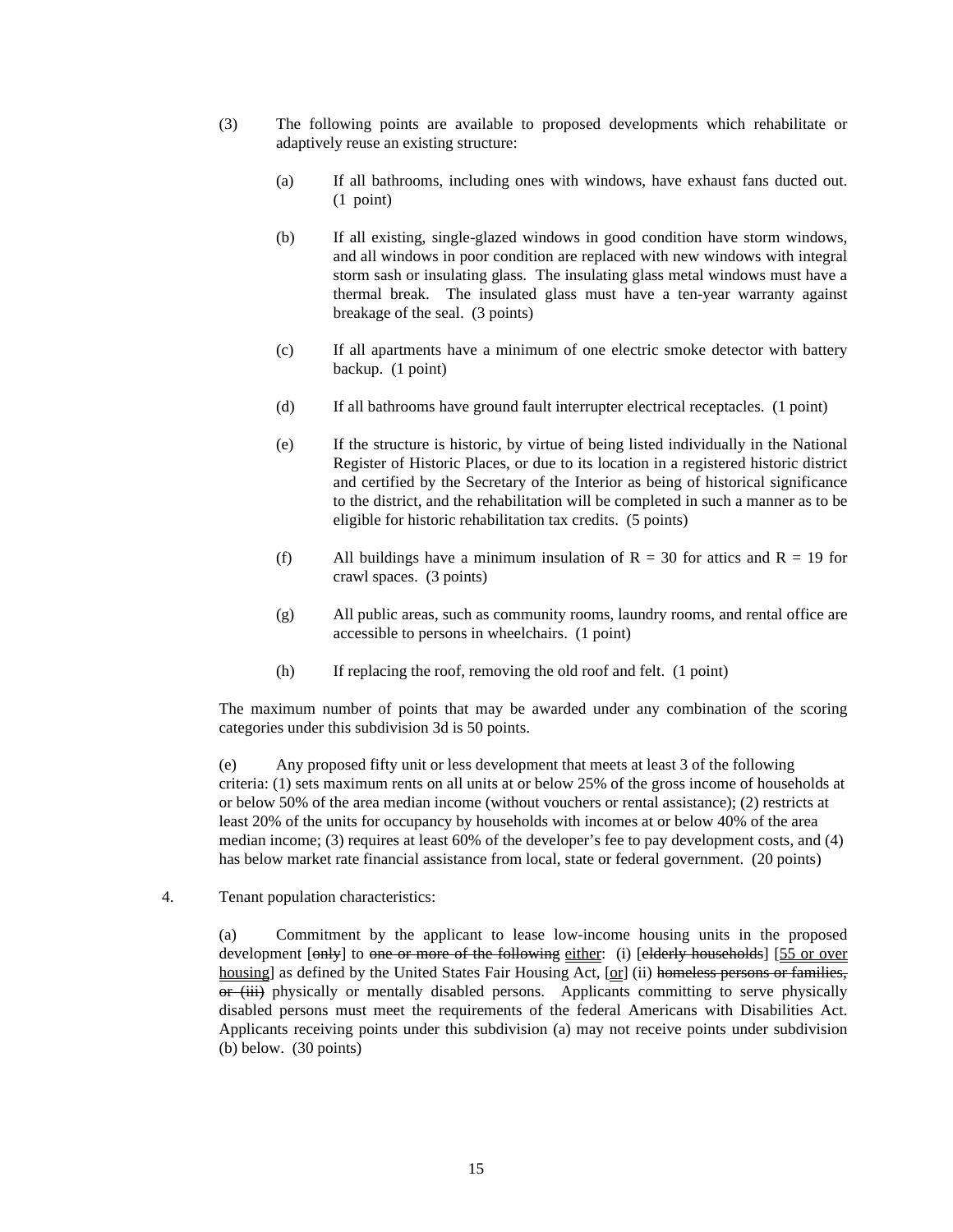(b) Commitment by the applicant to <del>creating a development in which 20% or more of the</del> low-income units have three or more bedrooms give [a] leasing preference to individuals and families with children in developments that will have no more than 20% of its units with one bedroom or less. Applicants receiving points under this subdivision (b) may not receive points under subdivision (a) above.  $[(30 \text{ points} \cdot 15 \text{ points}) \cdot 0.75 \cdot 0.75 \cdot 0.75 \cdot 0.75 \cdot 0.75 \cdot 0.75 \cdot 0.75 \cdot 0.75 \cdot 0.75 \cdot 0.75 \cdot 0.75 \cdot 0.75 \cdot 0.75 \cdot 0.75 \cdot 0.75 \cdot 0.75 \cdot 0.75 \cdot 0.75 \cdot 0.75 \cdot 0.75 \cdot 0.75 \cdot 0.75 \cdot 0.75 \cdot 0.75 \cdot 0.$ low-income units in the development with three or more bedrooms up to an additional 15 points for a total of no more than 30 points under this subdivision (b)])

(c) Commitment by the applicant to provide relocation assistance to displaced households at such level required by the Authority. $(30 \text{ points})$   $[(c)$  Commitment by the applicant to provide relocation assistance to displaced households at such level required by the Authority. (30 points times the number of certified occupied units divided by the greater of (i) the number of certified occupied units or (ii) the number of units of the proposed development)]

5. Sponsor characteristics:

 $(a)$ 

Evidence that the development team for the proposed development has the demonstrated experience, qualifications and ability to perform. (10 points)

(b) Participation by a qualified nonprofit organization (or by a wholly-owned subsidiary of such organization) authorized to do business in Virginia and substantially based or active in the community of the development that acts as managing general partner under the partnership agreement. (20 points) No staff member, officer or member of the board of directors of such qualified nonprofit organization may materially participate, directly or indirectly, in the proposed development through a for-profit entity.

### 6. Efficient Use of Resources:

(a) The percentage by which the total of the amount of credits per low-income housing unit (the "per unit credit amount") of the proposed development is less than the standard per unit credit amounts established by the executive director for a given unit type, based upon the number of such unit types in the proposed development.  $Hf(180 \text{ points multiplied by the percentage by})$ which the total amount of the per unit credit amount of the proposed development equals or exceeds is less than the applicable standard per unit credit amount established by the executive director, the proposed development is assigned no points; if [including] negative points [will be assessed] using the percentage  $[by]$   $[\frac{1}{1}$  which the total amount of the per unit credit amount of the proposed development is less than exceeds the applicable standard per unit credit amount established by the executive <del>director, the difference is calculated as a percentage of such standard</del> per unit credit amount established by the executive director, and then multiplied by 180 points.) director.)

(b) The percentage by which the cost per low-income housing unit (the "per unit cost"), adjusted by the Authority for location, of the proposed development is less than the standard per unit cost amounts established by the executive director for a given unit type based upon the number of such unit types in the proposed development. (Henry Henry in the proposed development.  $\frac{1}{2}$  Henry in the proposed development.  $\frac{1}{2}$  Henry in the proposed development. percentage by which the total amount of the per unit cost of the proposed development equals or exceeds is less than the applicable standard per unit cost amount established by the executive director<sup>[</sup>,] the proposed development is assigned no points; if  $\left[$  including negative points using the percentage in which the total amount of the per unit cost of the proposed development is] less than [exceeds the applicable standard per unit cost amount established by the executive] director, the difference is calculated as a percentage of such standard per unit cost amount established by the executive director, and then multiplied by 75 points.) [director].)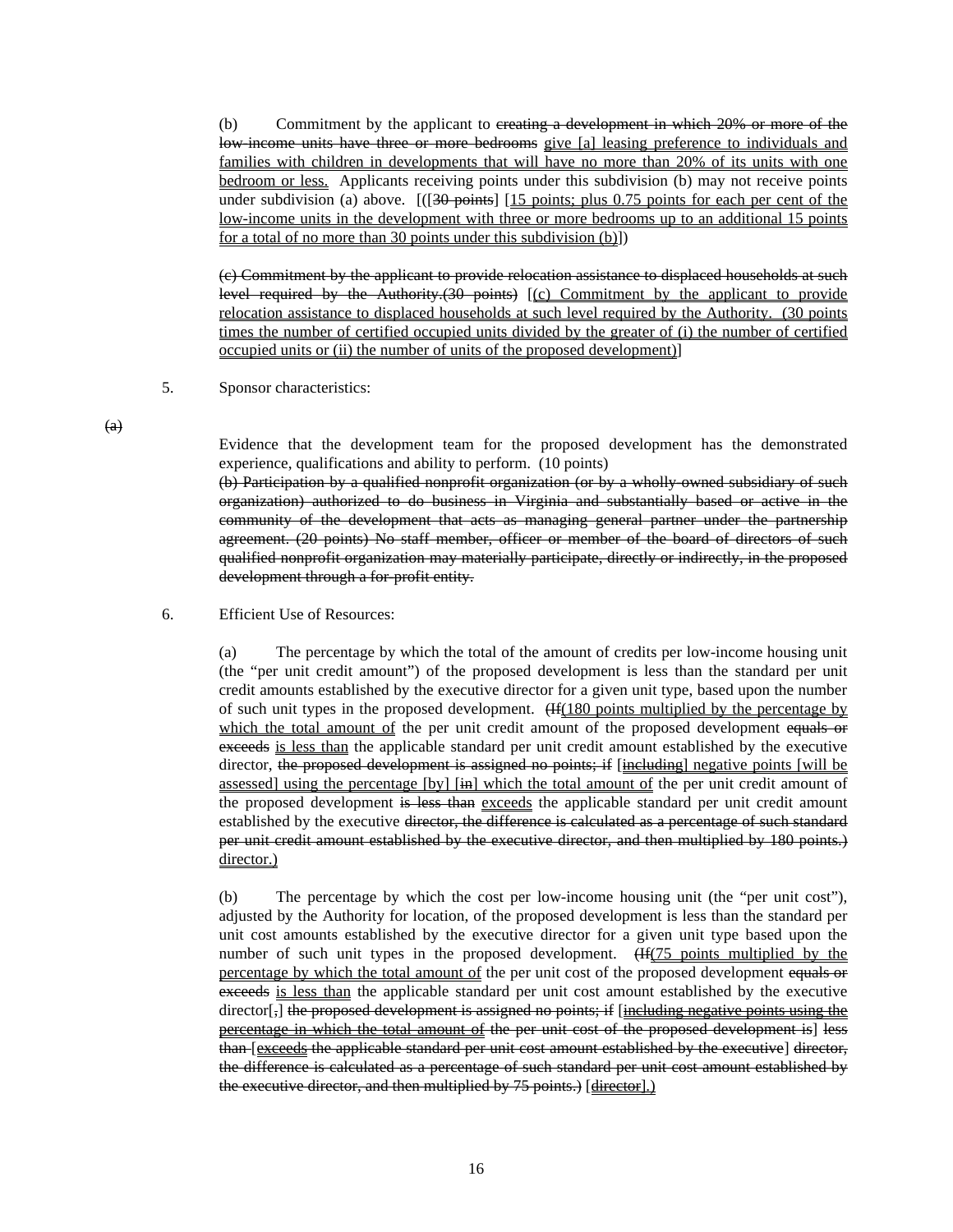The executive director may use a standard per square foot credit amount and a standard per square foot cost amount in establishing the per unit credit amount and the per unit cost amount in subdivision 6 above. For the purpose of calculating the points to be assigned pursuant to such subdivisions 3c and 6 above, all credit amounts shall include any credits previously allocated to the development, and the per unit credit amount for any building documented by the applicant to be located in a qualified census tract or difficult development area (such tract or area being as defined in the IRC) shall be determined based upon 100% of the eligible basis of such building, in the case of new construction, or 100% of the rehabilitation expenditures, in the case of rehabilitation of an existing building, notwithstanding any use by the applicant of 130% of such eligible basis or rehabilitation expenditures in determining the amount of credits as provided in the IRC.

### 7. Bonus points.

(a) Commitment by the applicant to impose income limits on the low-income housing units throughout the extended use period (as defined in the IRC) below those required by the IRC in order for the development to be a qualified low-income development. Applicants receiving points under this subdivision (a) may not receive points under subdivision (b) below. (The product of (i) 50 points multiplied by (ii) the percentage of housing units in the proposed development both rent-restricted to and occupied by households at or below 50% of the area median gross income; plus 1 point for each percentage point of such housing units in the proposed development which are further restricted to rents at or below 30% of 40% of the area median gross income, up to an additional 10 points.)

(b) Commitment by the applicant to impose rent limits on the low-income housing units throughout the extended use period (as defined in the IRC) below those required by the IRC in order for the development to be a qualified low-income development.) Applicants receiving points under this subdivision (b) may not receive points under subdivision (a) above. (The product of (i) 25 points (50 points for proposed developments in low-income jurisdictions) multiplied by (ii) the percentage of housing units in the proposed development rent-restricted to households at or below 50% of the area median gross income; plus 1 point for each percentage point of such housing units in the proposed development which are further restricted to the rents at or below 30% of 40% of the area median gross income, up to an additional 10 points.)

(c) Commitment by the applicant to maintain the low-income housing units in the development as a qualified low-income housing development beyond the 30-year extended use period (as defined in the IRC). Applicants receiving points under this subdivision (c) may not receive bonus points under subdivision (d) below. (40 points for a 10-year commitment beyond the 30-year extended use period or 50 points for a 20-year commitment beyond the 30-year extended use period.)

(d) Participation by a local housing authority or qualified nonprofit organization (substantially based or active in the community with at least a 10% ownership interest in the general partnership interest of the partnership) and a commitment by the applicant to sell the proposed development pursuant to an executed, recordable option or right of first refusal to such local housing authority or qualified nonprofit organization or to a wholly-owned subsidiary of such organization or authority at the end of the 15-year compliance period, as defined by IRC, for a price not to exceed the outstanding debt and exit taxes of the for profit entity. The applicant must record such option or right of first refusal immediately after the low-income housing commitment described in 13 VAC 10-180-70 hereinbelow and give the qualified nonprofit veto power over any refinancings of the development. Applicants receiving points under this subdivision (d) may not receive bonus points under subdivision (c) above. (60 points or, if the applicant receives 20 points under subdivision 5(b) of this section, 50 points; plus 5 points if the local housing authority or qualified nonprofit organization submits a homeownership plan satisfactory to the Authority, in which, the local housing authority or qualified nonprofit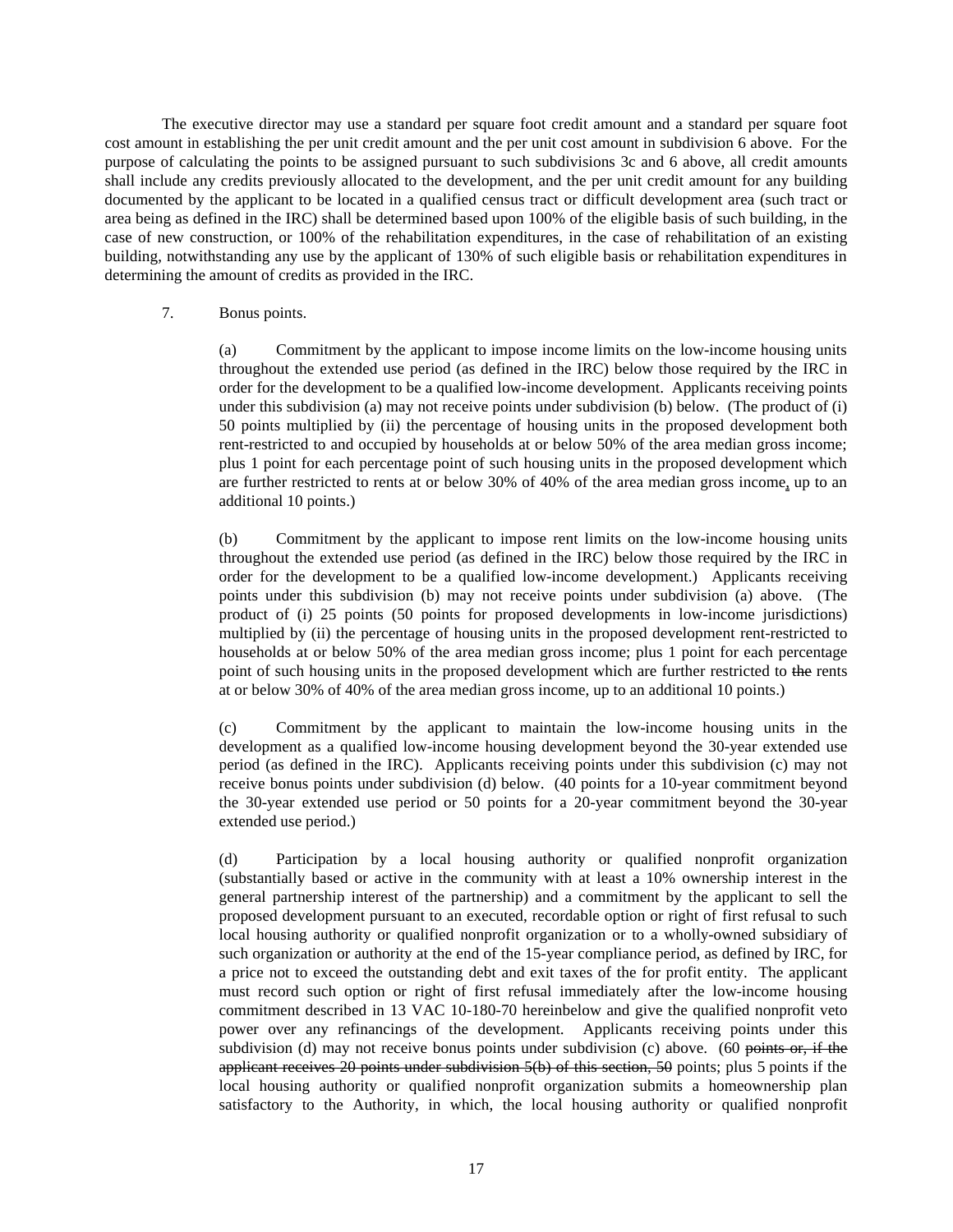organization commits to sell the units in the development to tenants whose incomes shall not exceed the applicable income limit at the time of their initial occupancy of such units.)

In calculating the points for subdivisions  $7(a)$  and (b) above,  $\overrightarrow{(i)}$  any unit with rental assistance that exceeds the rent limit for 50% or 40% of the area median gross income, whichever is applicable, will not be counted as a low income unit with incomes below those required by the IRC in order for the development to be a qualified lowincome development for bonus point purposes when calculating the percentage of such low-income units in the proposed development, and (ii) any units in the proposed development required by the locality to exceed 60% of the area median gross income will not be considered when calculating the percentage of low-income units of the proposed development with incomes below those required by the IRC in order for the development to be a qualified low-income development, provided that, the locality submits evidence satisfactory to the Authority of such requirement.

After points have been assigned to each application in the manner described above, the executive director shall compute the total number of points assigned to each such application. Notwithstanding any other provisions herein, any application which is assigned a total number of points less than a threshold amount of 550 (475 450 (375 points for developments financed with tax-exempt bonds) points shall be rejected from further consideration hereunder and shall not be eligible for any reservation or allocation of credits.

The executive director may exclude and disregard any application which he determines is not submitted in good faith or which he determines would not be financially feasible.

Upon assignment of points to all of the applications, the executive director shall rank the applications based on the number of points so assigned. If any pools shall have been established, each application shall be assigned to a pool and shall be ranked within such pool. Those applications assigned more points shall be ranked higher than those applications assigned fewer points.

In the event of a tie in the number of points assigned to two or more applications within the same pool, or, if none, within the state, and in the event that the amount of credits available for reservation to such applications is determined by the executive director to be insufficient for the financial feasibility of all of the developments described therein, the Authority shall, to the extent necessary to fully utilize the amount of credits available for reservation within such pool or, if none, within the Commonwealth, select one or more of the applications with the highest combination of points from subdivision  $2(c)(ii)$  and subdivision 7 above, and each application so selected shall receive (in order based upon the number of such points, beginning with the application with the highest number of such points) a reservation of credits in the lesser of the full amount determined by the executive director to be permissible hereunder or the amount of credits remaining therefore in such pool or, if none, in the Commonwealth. If two or more of the tied applications receive the same number of points from subdivision  $2(c)(ii)$ and subdivision 7 above and if the amount of credits available for reservation to such tied applications is determined by the executive director to be insufficient for the financial feasibility of all the developments described therein, the executive director shall select one or more of such applications by lot, and each application so selected by lot shall receive (in order of such selection by lot) the lesser of the full amount determined by the executive director to be permissible hereunder or the amount of credits remaining therefore in such pool or, if none, in the Commonwealth.

For each application which may receive a reservation of credits, the executive director shall determine the amount, as of the date of the deadline for submission of applications for reservation of credits, to be necessary for the financial feasibility of the development and its viability as a qualified low-income development throughout the credit period under the IRC. In making this determination, the executive director shall consider the sources and uses of the funds, the available federal, state and local subsidies committed to the development, the total financing planned for the development as well as the investment proceeds or receipts expected by the Authority to be generated with respect to the development, and the percentage of the credit dollar amount used for development costs other than the costs of intermediaries. He shall also examine the development's costs, including developer's fees and other amounts in the application, for reasonableness and, if he determines that such costs or other amounts are unreasonably high, he shall reduce them to amounts that he determines to be reasonable. The executive director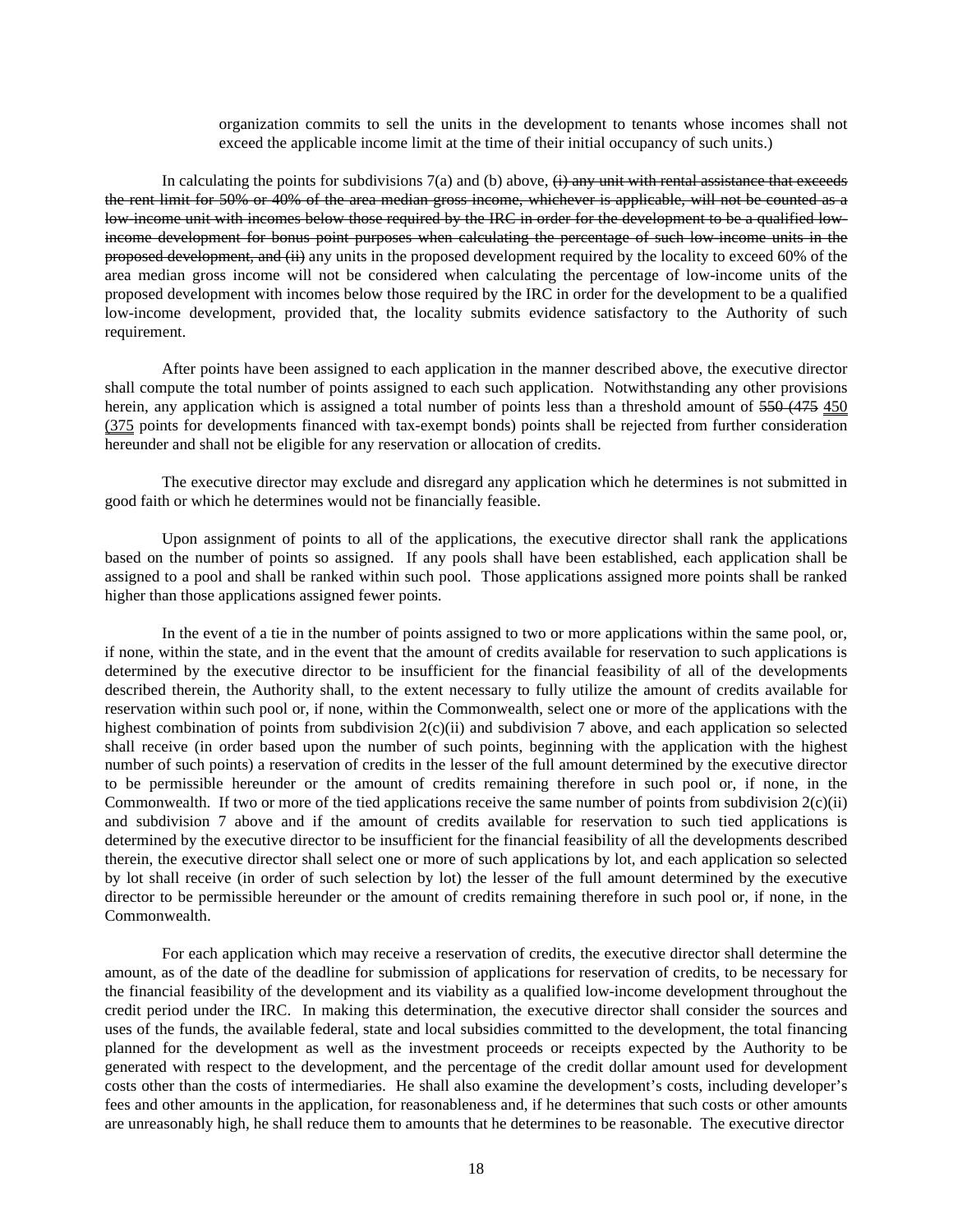shall review the applicant's projected rental income, operating expenses and debt service for the credit period. The executive director may establish such criteria and assumptions as he shall deem reasonable for the purpose of making such determination, including, without limitation, criteria as to the reasonableness of fees and profits and assumptions as to the amount of net syndication proceeds to be received (based upon such percentage of the credit dollar amount used for development costs, other than the costs of intermediaries, as the executive director shall determine to be reasonable for the proposed development), increases in the market value of the development, and increases in operating expenses, rental income and, in the case of applications without firm financing commitments (as defined hereinabove) at fixed interest rates, debt service on the proposed mortgage loan. The executive director may, if he deems appropriate, consider the development to be a part of a larger development. In such a case, the executive director may consider, examine, review and establish any or all of the foregoing items as to the larger development in making such determination for the development.

At such time or times during each calendar year as the executive director shall designate, the executive director shall reserve credits to applications in descending order of ranking within each pool, if applicable, until either substantially all credits therein are reserved or all qualified applications therein have received reservations. (For the purpose of the preceding sentence, if there is not more than a de minimis amount, as determined by the executive director, of credits remaining in a pool after reservations have been made, "substantially all" of the credits in such pool shall be deemed to have been reserved.) The executive director may rank the applications within pools at different times for different pools and may reserve credits, based on such rankings, one or more times with respect to each pool. The executive director may also establish more than one round of review and ranking of applications and reservation of credits based on such rankings, and he shall designate the amount of credits to be made available for reservation within each pool during each such round. The amount reserved to each such application shall be equal to the lesser of (i) the amount requested in the application or (ii) an amount determined by the executive director, as of the date of application, to be necessary for the financial feasibility of the development and its viability as a qualified low-income development throughout the credit period under the IRC; provided, however, that in no event shall the amount of credits so reserved exceed the maximum amount permissible under the IRC.

If the amount of credits available in any pool is determined by the executive director to be insufficient for the financial feasibility of the proposed development to which such available credits are to be reserved, the executive director may (i) permit the applicant to modify such proposed development and his application so as to achieve financial feasibility based upon the amount of such available credits, provided that the available credits represent at least 70% of the feasible credit amount established by the executive director and the applicant's modified development produces, as modified, will produce at least 75% of the units and bedrooms described in the application for the proposed development, or (ii) move the proposed development and the credits available to another pool. Any modifications shall be subject to the approval of the executive director; however, in no event shall such modifications result in a material reduction in the number of points assigned to the application pursuant to this section. If any credits remain in any pool after accepting any modifications to an applicant's proposed development or moving proposed developments and credits to another pool, the executive director may reserve the remaining credits to any proposed development(s) scoring at or above the minimum point threshold established by this chapter without regard to the ranking of such application and any development modified pursuant to the provisions of this paragraph. If necessary, the executive director may, for developments which meet the requirements of § 42(h)(1)(E) of the IRC only, reserve additional credits from the Commonwealth's annual state housing credit ceiling for the following year in such an amount necessary for the financial feasibility of the proposed development. However, the reservation of credits from the Commonwealth's annual state housing credit ceiling for the following year shall be in the reasonable discretion of the executive director if he determines it to be in the best interest of the plan. In the event a reservation or an allocation of credits from the current year or a prior year is reduced, terminated or canceled, the executive director may substitute such credits for any credits reserved from the following year's annual state housing credit ceiling.

In the event that during any round of application review and ranking the amount of credits reserved within any pools is less than the total amount of credits made available therein during such round, the executive director may either (i) leave such unreserved credits in such pools for reservation and allocation in any subsequent round or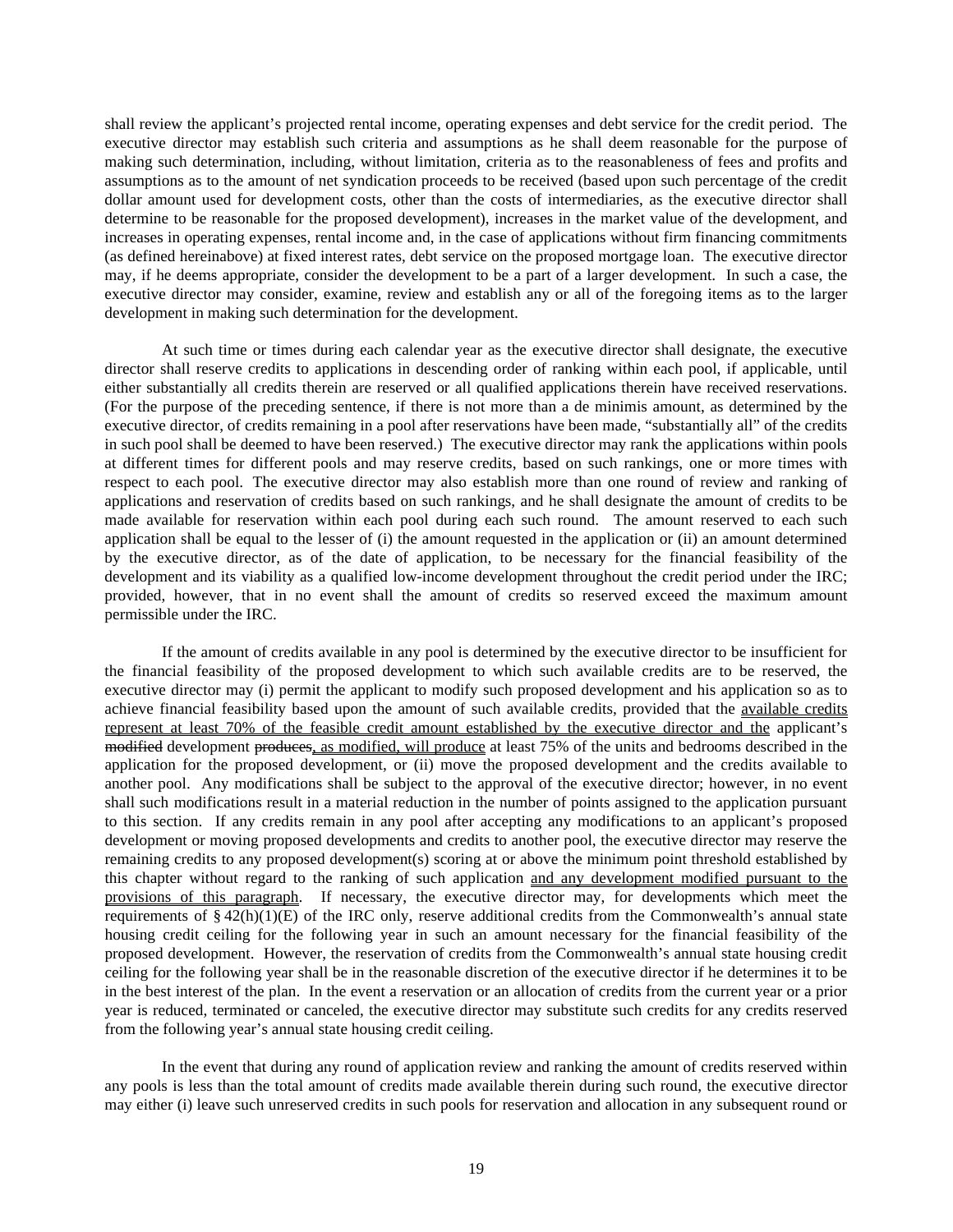rounds or (ii) redistribute such unreserved credits to such other pool or pools as the executive director may designate or (iii) carry over such unreserved credits to the next succeeding calendar year for inclusion in the state housing credit ceiling (as defined in  $\S 42(h)(3)(C)$  of the IRC) for such year.

Notwithstanding anything contained herein, the executive director shall not reserve more than \$1.2 million of credits to any general partner(s) or principal(s) of such general partner(s), directly or indirectly, in any credit year. total amount of credits that may be awarded [in any credit year] after credit year 2001 to any applicant or to any related applicants for one or more developments shall not exceed [\$1,200,000] [10% of Virginia's per capita dollar amount of credits for such credit year (the "Credit Cap") However, if the amount of credits to be reserved in any such credit year to all applications assigned a total number of points at or above the threshold amount set forth above shall be less than Virginia's dollar amount of credits available for such credit year, then the Authority's board of commissioners may waive the Credit Cap to the extent it deems necessary to reserve credits in an amount at least equal to such dollar amount of credits]. Applicants shall be deemed to be related if any principal in an applicant or any person or entity related to the applicant or principal is a principal in any other applicant or applicants. A principal is a general partner or other person or entity who, in the determination of the executive director, will exercise, directly or indirectly, substantial control over the applicant or will perform responsibilities or functions customarily performed by [the] [an] applicant with respect to [the] [an] application or [the] [a] development. For the purpose of determining whether any person or entity is related to the applicant or principal, persons or entities shall be deemed to be related if the executive director determines that any substantial relationship existed, either directly between them or indirectly through a series of one or more substantial relationships (e.g., if party A has a substantial relationship with party B and if party B has a substantial relationship with party C, then A has a substantial relationship with both party B and party C), at any time within three years of the filing of the application for the credits. In determining in any credit year whether an applicant has a substantial relationship with another applicant with respect to any application for which credits were awarded in any prior credit year, the executive director shall determine whether the applicants were related as of the date of the filing of such prior credit year's application or within three years prior thereto and shall not consider any relationships or any changes in relationships subsequent to such date. Substantial relationships shall include, but not be limited to, the following relationships (in each of the following relationships, the persons or entities involved in the relationship are deemed to be related to each other): (i) the persons are in the same immediate family (including, without limitation, a spouse, children, parents, grandparents, grandchildren, brothers, sisters, uncles, aunts, nieces, and nephews) and are living in the same household; (ii) the entities have one or more common general partners or members (including related persons and entities), or the entities have one or more common owners which (by themselves or together with any other related persons and entities) have, in the aggregate, 5% or more ownership interest in each entity; (iii) the entities are under the common control (e.g., the same person or persons and any related persons serve as a majority of the voting members of the boards of such entities or as chief executive officers of such entities) of one or more persons or entities (including related persons and entities); (iv) the person is a general partner, member or employee in the entity or is an owner (by himself or together with any other related persons and entities) of 5% or more ownership interest in the entity; (v) the entity is a general partner or member in the other entity or is an owner (by itself or together with any other related persons and entities) of 5% or more ownership interest in the other entity; or (vi) the person or entity is otherwise controlled, in whole or in part, by the other person or entity. In determining compliance with the [<del>foregoing limitation of \$1,200,000</del>] [Credit Cap] with respect to any application, the executive director may exclude any person or entity related to the applicant or to any principal in such applicant if the executive director determines that (i) such person or entity will not participate, directly or indirectly, in matters relating to the applicant or the ownership of the development to be assisted by the credits for which the application is submitted, (ii) such person or entity has no agreement or understanding relating to such application or the tax credits requested therein, and (iii) such person or entity will not receive a financial benefit from the tax credits requested in the application. A limited partner or other similar investor shall not be determined to be a principal and shall be excluded from the determination of related persons or entities unless the executive director shall determine that such limited partner or investor will, directly or indirectly, exercise control over the applicant or participate in matters relating to the ownership of the development substantially beyond the degree of control or participation which is usual and customary for limited partners or other similar investors with respect to developments assisted by the credits. If the award of multiple applications of any applicant or related applicants in any credit year shall cause [such limitation of \$1,200,000] [the Credit Cap] to be exceeded, such applicant or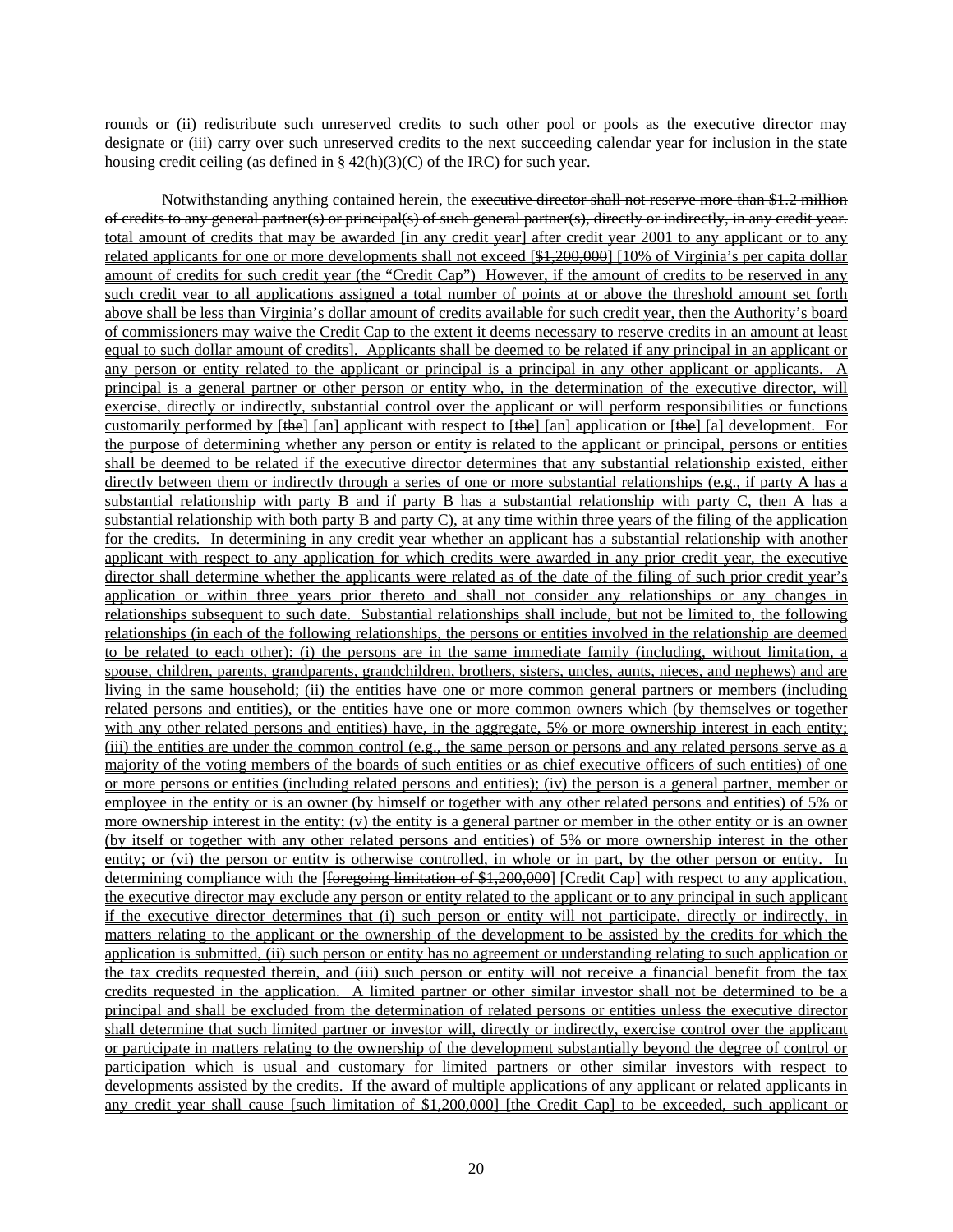applicants shall, upon notice from the Authority, jointly designate those applications for which credits are not to be reserved or are to be reserved in an amount less than the amount requested in the application (if the amount of credits to be reserved for any application is to be so reduced, the applicant may modify the proposed development and the application to achieve financial feasibility based upon the amount of the credits as so reduced; provided, however, that the credits may not be reduced to less than 70% of the amount of credits requested in the application and may not be reduced so as to produce fewer than 75% of the number of units or bedrooms proposed in the application) so that such limitation shall not be exceeded. Such notice shall specify the date by which such designation shall be made. In the absence of any such designation by the date specified in such notice, the executive director shall make such designation as he or she shall determine to best serve the interests of the program. Each applicant and each principal therein shall make such certifications, shall disclose such facts and shall submit such documents to the Authority as the executive director may require to determine compliance with the [above described limitation of \$1,200,000] [Credit Cap]. If an applicant or any principal therein makes any misrepresentation to the Authority concerning such applicant's or principal's relationship with any other person or entity, the executive director may reject any or all of such applicant's pending applications for reservation or allocation of credits, may terminate any or all reservations of credits to the applicant, and may prohibit such applicant, the principals therein and any persons and entities then or thereafter having a substantial relationship (in the determination of the executive director as described above) with the applicant or any principal therein from submitting applications for credits for such period of time [in the future] as the executive director shall determine.

Within a reasonable time after credits are reserved to any applicants' applications, the executive director shall notify each applicant for such reservations of credits either of the amount of credits reserved to such applicant's application (by issuing to such applicant a written binding commitment to allocate such reserved credits subject to such terms and conditions as may be imposed by the executive director therein, by the IRC and by this chapter) or, as applicable, that the applicant's application has been rejected or excluded or has otherwise not been reserved credits in accordance herewith. The written binding commitment shall prohibit any transfer, direct or indirect, of partnership interests (except those involving the admission of limited partners) prior to the placed-inservice date of the proposed development unless the transfer is consented to by the executive director. The written binding commitment shall further limit the developers' fees to the amounts established during the review of the applications for reservation of credits and such amounts shall not be increased unless consented to by the executive director. The executive director shall, as a condition to the binding commitment, require each applicant to obtain a market study, in form and substance satisfactory to the Authority, that shows adequate demand for the housing units to be produced by each applicant's proposed development.

If credits are reserved to any applicants for developments which have also received an allocation of credits from prior years, the executive director may reserve additional credits from the current year equal to the amount of credits allocated to such developments from prior years, provided such previously allocated credits are returned to the Authority. Any previously allocated credits returned to the Authority under such circumstances shall be placed into the credit pools from which the current year's credits are reserved to such applicants.

The executive director shall make a written explanation available to the general public for any allocation of housing credit dollar amount , which is not made in accordance with established priorities and selection criteria of the Authority.

The Authority's board shall review and consider the analysis and recommendation of the executive director for the reservation of credits to an applicant, and, if it concurs with such recommendation, it shall by resolution ratify the reservation by the executive director of the credits to the applicant, subject to such terms and conditions as it shall deem necessary or appropriate to assure compliance with the aforementioned binding commitment issued or to be issued to the applicant, the IRC and this chapter. If the board determines not to ratify a reservation of credits or to establish any such terms and conditions, the executive director shall so notify the applicant.

Subsequent to such ratification of the reservation of credits, the executive director may, in his discretion and without ratification or approval by the board, increase the amount of such reservation by an amount not to exceed 10% of the initial reservation amount.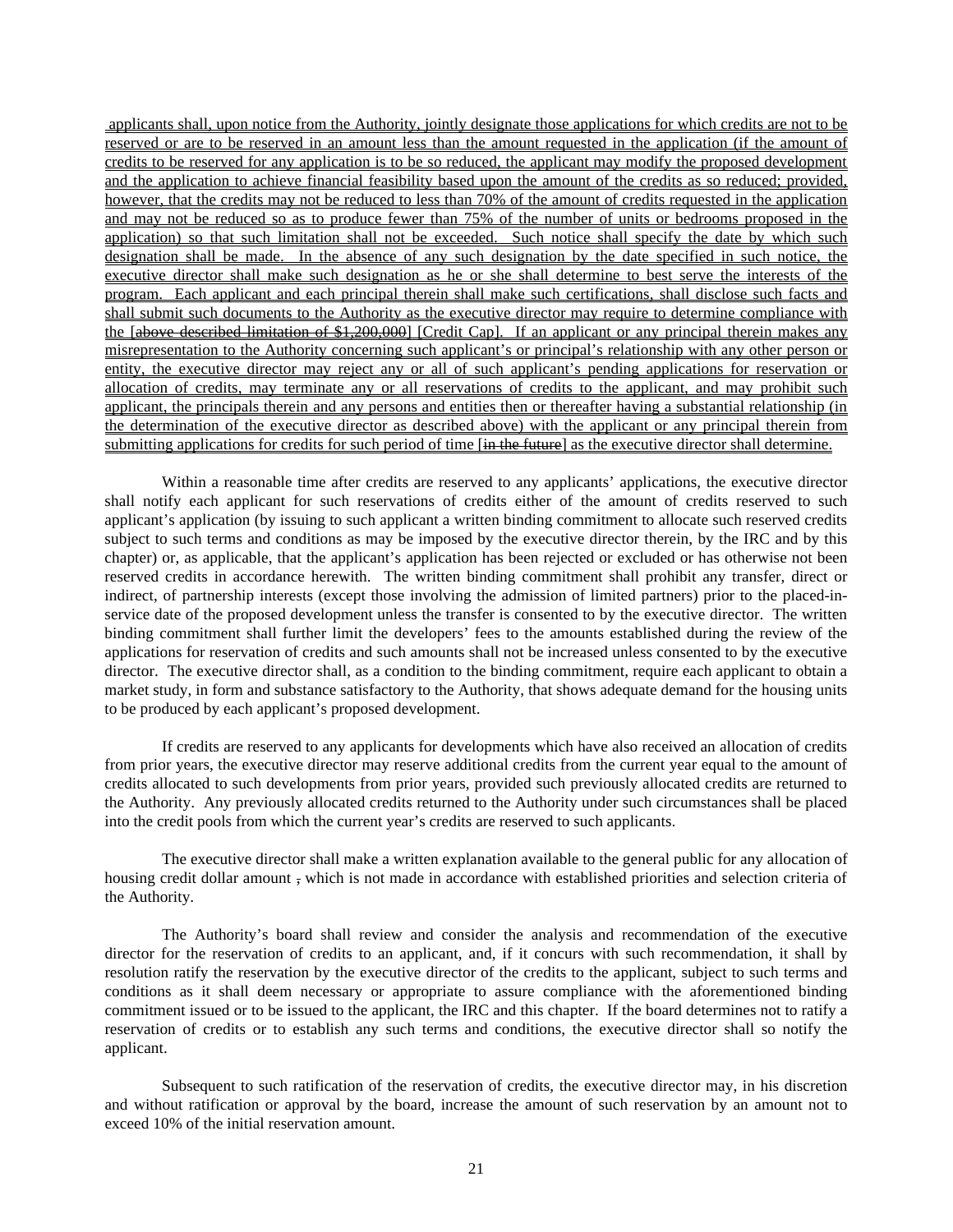The executive director may require the applicant to make a good faith deposit or to execute such contractual agreements providing for monetary or other remedies as it may require, or both, to assure that the applicant will comply with all requirements under the IRC, this chapter and the binding commitment (including, without limitation, any requirement to conform to all of the representations, commitments and information contained in the application for which points were assigned pursuant to 13 VAC 10-180-60 hereof). Upon satisfaction of all such aforementioned requirements (including any post-allocation requirements), such deposit shall be refunded to the applicant or such contractual agreements shall terminate, or both, as applicable.

If, as of the date the application is approved by the executive director, the applicant is entitled to an allocation of the credits under the IRC, this chapter and the terms of any binding commitment that the Authority would have otherwise issued to such applicant, the executive director may at that time allocate the credits to such qualified low income buildings or development without first providing a reservation of such credits. This provision in no way limits the authority of the executive director to require a good faith deposit or contractual agreement, or both, as described in the preceding paragraph, nor to relieve the applicant from any other requirements hereunder for eligibility for an allocation of credits. Any such allocation shall be subject to ratification by the board in the same manner as provided above with respect to reservations.

The executive director may require that applicants to whom credits have been reserved shall submit from time to time or at such specified times as he shall require, written confirmation and documentation as to the status of the proposed development and its compliance with the application, the binding commitment and any contractual agreements between the applicant and the Authority. If on the basis of such written confirmation and documentation as the executive director shall have received in response to such a request, or on the basis of such other available information, or both, the executive director determines any or all of the buildings in the development which were to become qualified low-income buildings will not do so within the time period required by the IRC or will not otherwise qualify for such credits under the IRC, this chapter or the binding commitment, then the executive director may terminate the reservation of such credits and draw on any good faith deposit. If, in lieu of or in addition to the foregoing determination, the executive director determines that any contractual agreements between the applicant and the Authority have been breached by the applicant, whether before or after allocation of the credits, he may seek to enforce any and all remedies to which the Authority may then be entitled under such contractual agreements.

The executive director may establish such deadlines for determining the ability of the applicant to qualify for an allocation of credits as he shall deem necessary or desirable to allow the Authority sufficient time, in the event of a reduction or termination of the applicant's reservation, to reserve such credits to other eligible applications and to allocate such credits pursuant thereto.

Any material changes to the development, as proposed in the application, occurring subsequent to the submission of the application for the credits therefor shall be subject to the prior written approval of the executive director. As a condition to any such approval, the executive director may, as necessary to comply with this chapter, the IRC, the binding commitment and any other contractual agreement between the Authority and the applicant, reduce the amount of credits applied for or reserved or impose additional terms and conditions with respect thereto. If such changes are made without the prior written approval of the executive director, he may terminate or reduce the reservation of such credits, impose additional terms and conditions with respect thereto, seek to enforce any contractual remedies to which the Authority may then be entitled, draw on any good faith deposit, or any combination of the foregoing.

In the event that any reservation of credits is terminated or reduced by the executive director under this section, he may reserve, allocate or carry over, as applicable, such credits in such manner as he shall determine consistent with the requirements of the IRC and this chapter.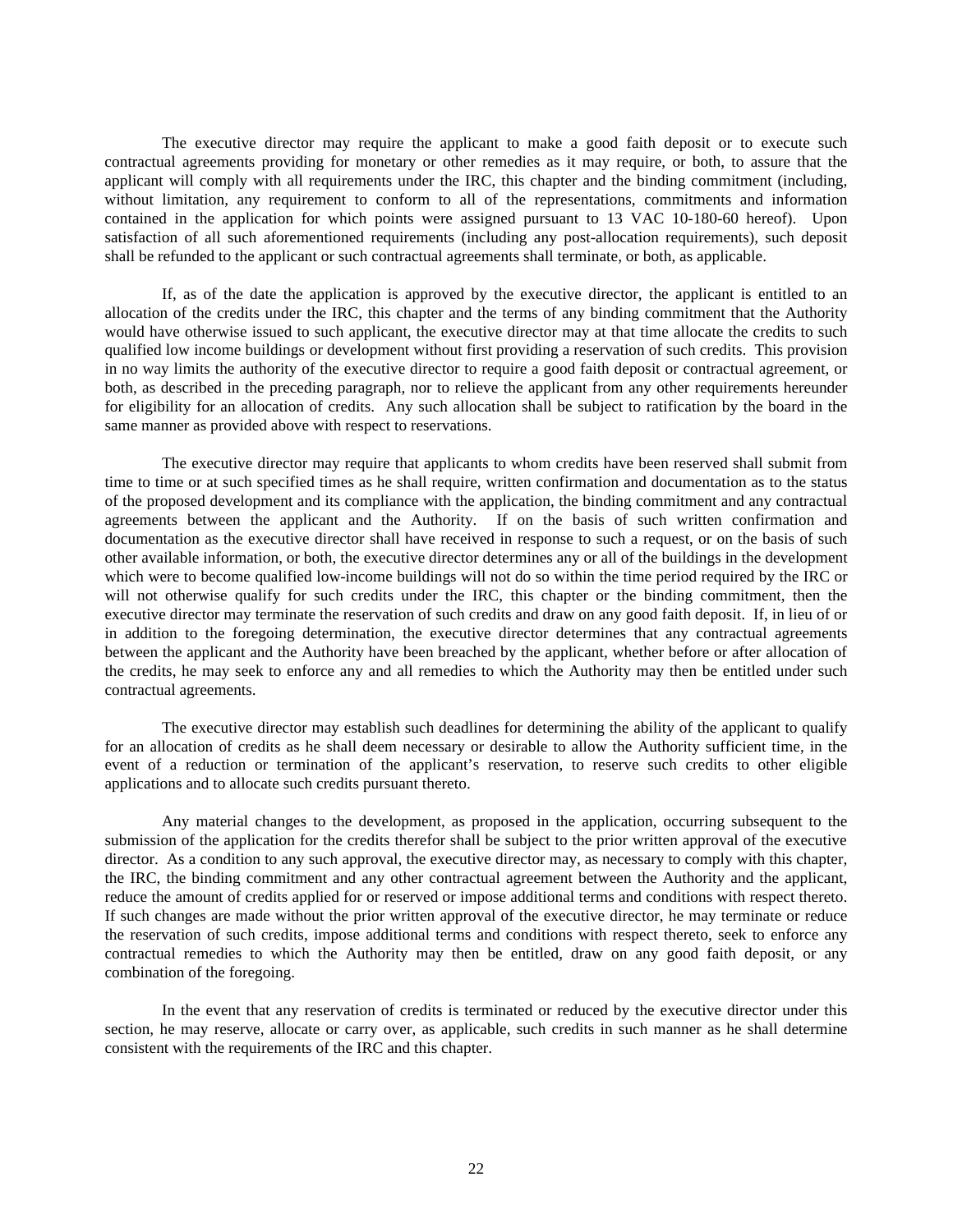### **13 VAC 10-180-70. Allocation of credits.**

At such time as one or more of an applicant's buildings or an applicant's development which has received a reservation of credits is (i) placed in service or satisfies the requirements of  $\S 42(h)(1)(E)$  of the IRC and (ii) meets all of the preallocation requirements of this chapter, the binding commitment and any other applicable contractual agreements between the applicant and the Authority, the applicant shall so advise the Authority, shall request the allocation of all of the credits so reserved or such portion thereof to which the applicant's buildings or development is then entitled under the IRC, this chapter, the binding commitment and the aforementioned contractual agreements, if any, and shall submit such application, certifications, legal and accounting opinions, evidence as to costs, a breakdown of sources and uses of funds, pro forma financial statements setting forth anticipated cash flows, and other documentation as the executive director shall require in order to determine that the applicant's buildings or development is entitled to such credits as described above. The applicant shall certify to the Authority the full extent of all federal, state and local subsidies which apply (or which the applicant expects to apply) with respect to the buildings or the development.

As of the date of allocation of credits to any building or development and as of the date such building or such development is placed in service, the executive director shall determine the amount of credits to be necessary for the financial feasibility of the development and its viability as a qualified low-income housing development throughout the credit period under the IRC. In making such determinations, the executive director shall consider the sources and uses of the funds, the available federal, state and local subsidies committed to the development, the total financing planned for the development as well as the investment proceeds or receipts expected by the Authority to be generated with respect to the development and the percentage of the credit dollar amount used for development costs other than the costs of intermediaries. He shall also examine the development's costs, including developer's fees and other amounts in the application, for reasonableness and, if he determines that such costs or other amounts are unreasonably high, he shall reduce them to amounts that he determines to be reasonable. The executive director shall review the applicant's projected rental income, operating expenses and debt service for the credit period. The executive director may establish such criteria and assumptions as he shall then deem reasonable (or he may apply the criteria and assumptions he established pursuant to 13 VAC 10-180-60) for the purpose of making such determinations, including, without limitation, criteria as to the reasonableness of fees and profits and assumptions as to the amount of net syndication proceeds to be received (based upon such percentage of the credit dollar amount used for development costs, other than the costs of intermediaries, as the executive director shall determine to be reasonable for the proposed development), increases in the market value of the development, and increases in operating expenses, rental income and, in the case of applications without firm financing commitments (as defined in 13 VAC 10-180-60 hereinabove) at fixed interest rates, debt service on the proposed mortgage loan. The amount of credits allocated to the applicant shall in no event exceed such amount as so determined by the executive director by more than a de minimis amount of not more than \$100.

Prior to allocating credits to an applicant, the executive director shall require the applicant to execute and deliver to the Authority a valid IRS Form 8821, Tax Information Authorization, naming the Authority as the appointee to receive tax information. The Forms 8821 of all applicants will be forwarded to the IRS, which will authorize the IRS to furnish the Authority with all IRS information pertaining to the applicants' developments, including audit findings and assessments.

Prior to allocating the credits to an applicant, the executive director shall require the applicant to execute, deliver and record among the land records of the appropriate jurisdiction or jurisdictions an extended low-income housing commitment in accordance with the requirements of the IRC. Such commitment shall require that the applicable fraction (as defined in the IRC) for the buildings for each taxable year in the extended use period (as defined in the IRC) will not be less than the applicable fraction specified in such commitment and which prohibits both (i) the eviction or the termination of tenancy (other than for good cause) of an existing tenant of a low-income unit and (ii) any increase in the gross rent with respect to such unit not otherwise permitted under the IRC. The amount of credits allocated to any building shall not exceed the amount necessary to support such applicable fraction, including any increase thereto pursuant to  $\S 42(f)(3)$  of the IRC reflected in an amendment to such commitment. The commitment shall provide that the extended use period will end on the day 15 years after the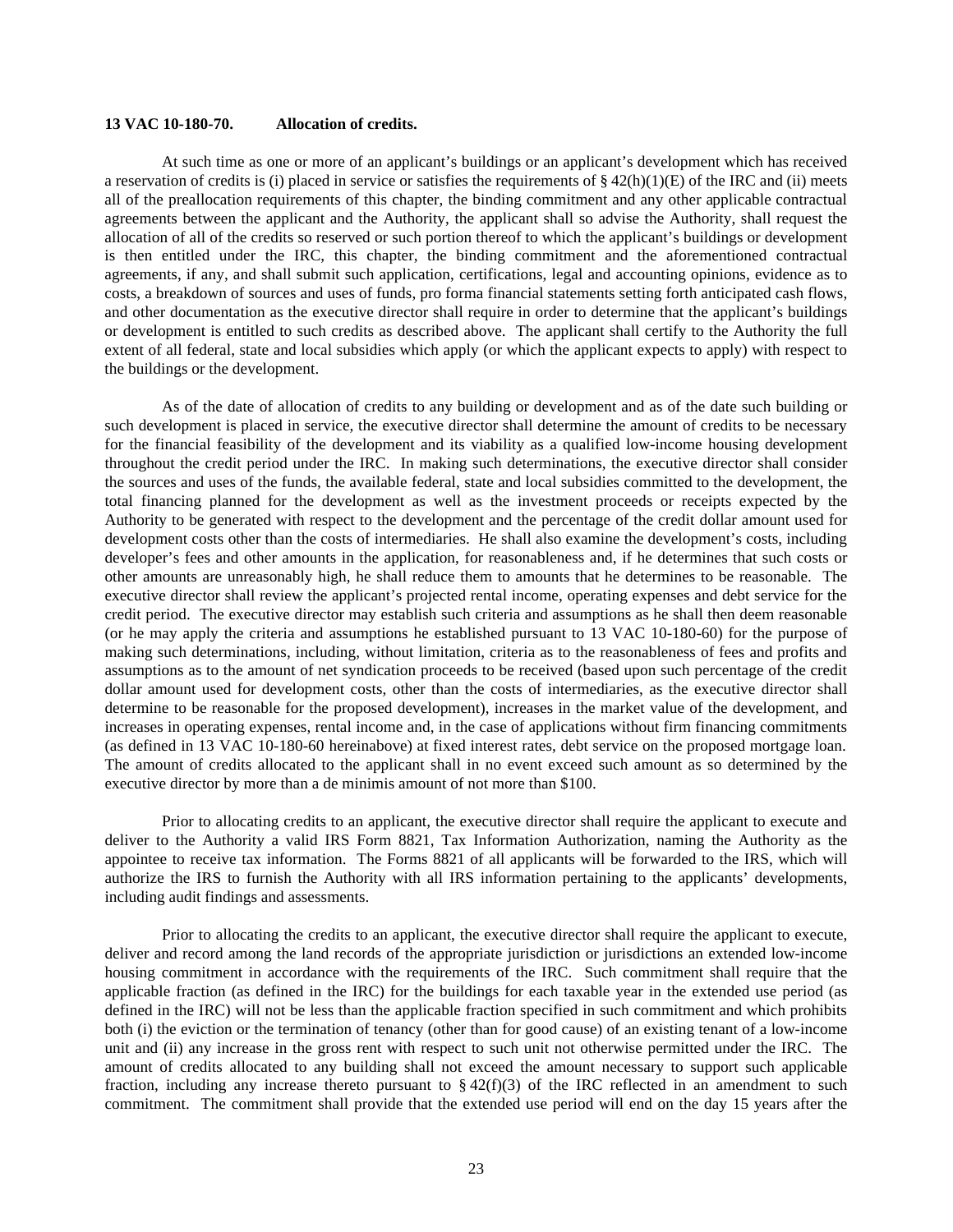close of the compliance period (as defined in the IRC) or on the last day of any longer period of time specified in the application during which low-income housing units in the development will be occupied by tenants with incomes not in excess of the applicable income limitations; provided, however, that the extended use period for any building shall be subject to termination, in accordance with the IRC, (i) on the date the building is acquired by foreclosure or instrument in lieu thereof unless a determination is made pursuant to the IRC that such acquisition is part of an agreement with the current owner thereof, a purpose of which is to terminate such period or (ii) the last day of the one-year period following the written request by the applicant as specified in the IRC (such period in no event beginning earlier than the end of the fourteenth year of the compliance period) if the Authority is unable to present during such one-year period a qualified contract (as defined in the IRC) for the acquisition of the building by any person who will continue to operate the low-income portion thereof as a qualified low-income building. In addition, such termination shall not be construed to permit, prior to close of the three-year period following such termination, the eviction or termination of tenancy of any existing tenant of any low-income housing unit other than for good cause or any increase in the gross rents over the maximum rent levels then permitted by the IRC with respect to such low-income housing units. Such commitment shall also contain such other terms and conditions as the executive director may deem necessary or appropriate to assure that the applicant and the development conform to the representations, commitments and information in the application and comply with the requirements of the IRC and this chapter. Such commitment shall be a restrictive covenant on the buildings binding on all successors to the applicant and shall be enforceable in any state court of competent jurisdiction by individuals (whether prospective, present or former occupants) who meet the applicable income limitations under the IRC.

In accordance with the IRC, the executive director may, for any calendar year during the project period (as defined in the IRC), allocate credits to a development, as a whole, which contains more than one building. Such an allocation shall apply only to buildings placed in service during or prior to the end of the second calendar year after the calendar year in which such allocation is made, and the portion of such allocation allocated to any building shall be specified not later than the close of the calendar year in which such building is placed in service. Any such allocation shall be subject to satisfaction of all requirements under the IRC.

If the executive director determines that the buildings or development is so entitled to the credits, he shall allocate the credits (or such portion thereof to which he deems the buildings or the development to be entitled) to the applicant's qualified low-income buildings or to the applicant's development in accordance with the requirements of the IRC. If the executive director shall determine that the applicant's buildings or development is not so entitled to the credits, he shall not allocate the credits and shall so notify the applicant within a reasonable time after such determination is made. In the event that any such applicant shall not request an allocation of all of its reserved credits or whose buildings or development shall be deemed by the executive director not to be entitled to any or all of its reserved credits, the executive director may reserve or allocate, as applicable, such unallocated credits to the buildings or developments of other qualified applicants at such time or times and in such manner as he shall determine consistent with the requirements of the IRC and this chapter.

The executive director may prescribe (i) such deadlines for submissions of requests for allocations of credits for any calendar year as he deems necessary or desirable to allow sufficient processing time for the Authority to make such allocations within such calendar year and (ii) such deadlines for satisfaction of all preallocation requirements of the IRC the binding commitment, any contractual agreements between the Authority and the applicant and this chapter as he deems necessary or desirable to allow the Authority sufficient time to allocate to other eligible applicants any credits for which the applicants fail to satisfy such requirements.

The executive director may make the allocation of credits subject to such terms as he may deem necessary or appropriate to assure that the applicant and the development comply with the requirements of the IRC.

The executive director may also (to the extent not already required under 13 VAC 10-180-60 hereof) require that all applicants make such good faith deposits or execute such contractual agreements with the Authority as the executive director may require with respect to the credits, (i) to ensure that the buildings or development are completed in accordance with the binding commitment, including all of the representations made in the application for which points were assigned pursuant to 13 VAC 10-180-60 hereof and (ii) only in the case of any buildings or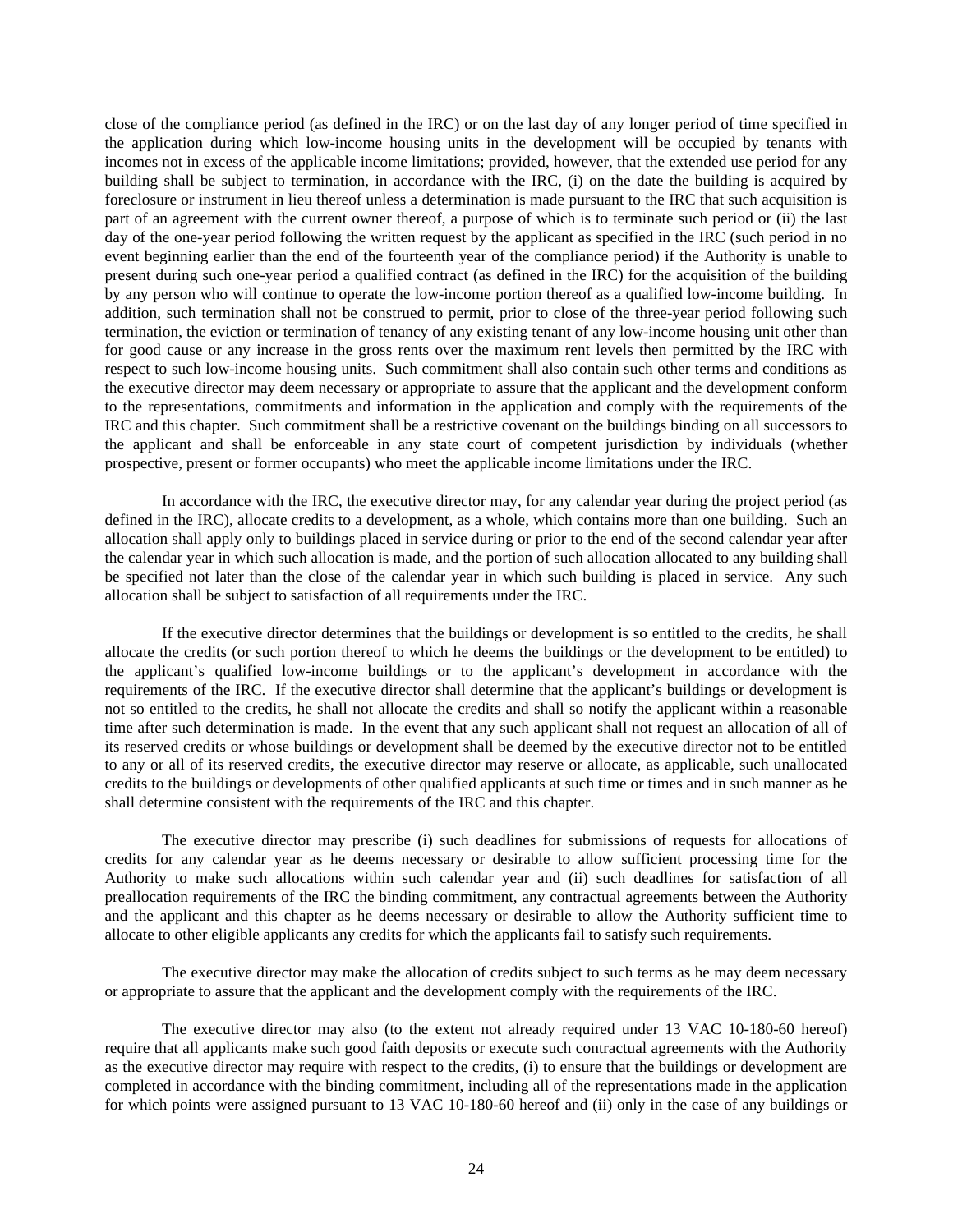development which are to receive an allocation of credits hereunder and which are to be placed in service in any future year, to assure that the buildings or the development will be placed in service as a qualified low-income housing project (as defined in the IRC) in accordance with the IRC and that the applicant will otherwise comply with all of the requirements under the IRC.

In the event that the executive director determines that a development for which an allocation of credits is made shall not become a qualified low-income housing project (as defined in the IRC) within the time period required by the IRC or the terms of the allocation or any contractual agreements between the applicant and the Authority, the executive director may terminate the allocation and rescind the credits in accordance with the IRC and, in addition, may draw on any good faith deposit and enforce any of the Authority's rights and remedies under any contractual agreement. An allocation of credits to an applicant may also be canceled with the mutual consent of such applicant and the executive director. Upon the termination or cancellation of any credits, the executive director may reserve, allocate or carry over, as applicable, such credits in such manner as he shall determine consistent with the requirements of the IRC and this chapter.

### **13 VAC 10-180-80. Reservation and allocation of additional credits.**

Prior to the initial determination of the qualified basis (as defined in the IRC) of the qualified low-income buildings of a development pursuant to the IRC, an applicant to whose buildings' credits have been reserved may submit an application for a reservation of additional credits. Subsequent to such initial determination of the qualified basis, the applicant may submit an application for an additional allocation of credits by reason of an increase in qualified basis based on an increase in the number of low-income housing units or in the amount of floor space of the low-income housing units. Any application for an additional allocation of credits shall include such information, opinions, certifications and documentation as the executive director shall require in order to determine that the applicant's buildings or development will be entitled to such additional credits under the IRC and this chapter. The application shall be submitted, reviewed, ranked and selected by the executive director in accordance with the provisions of 13 VAC 10-180-60 hereof, and any allocation of credits shall be made in accordance with § 10-180-70 hereof. For the purposes of such review, ranking and selection and the determinations to be made by the executive director under the rules and regulations as to the financial feasibility of the development and its viability as a qualified low-income development during the credit period, the amount of credits previously reserved to the application or allocated to the buildings or development (or, in the case of any development or building to be financed by certain tax-exempt bonds in an amount so as not to require an allocation of credits hereunder, the amount of credit which may be claimed by the applicant) shall be included with the amount of such credits so requested.

#### **13 VAC 10-180-90. Monitoring for IRS Compliance.**

A. Federal law requires the Authority to monitor developments receiving credits for compliance with the requirements of § 42 of the IRC and notify the IRS of any noncompliance of which it becomes aware. Compliance with the requirements of  $\S 42$  of the IRC is the responsibility of the owner of the building for which the credit is allowable. The monitoring requirements set forth hereinbelow are to qualify the Authority's allocation plan of credits. The Authority's obligation to monitor for compliance with the requirements of § 42 of the IRC does not make the Authority liable for an owner's noncompliance, nor does the Authority's failure to discover any noncompliance by an owner excuse such noncompliance.

B. The owner of a low-income housing development must keep records for each qualified lowincome building in the development that show for each year in the compliance period:

- 1. The total number of residential rental units in the building (including the number of bedrooms and the size in square feet of each residential rental unit).
- 2. The percentage of residential rental units in the building that are low-income units.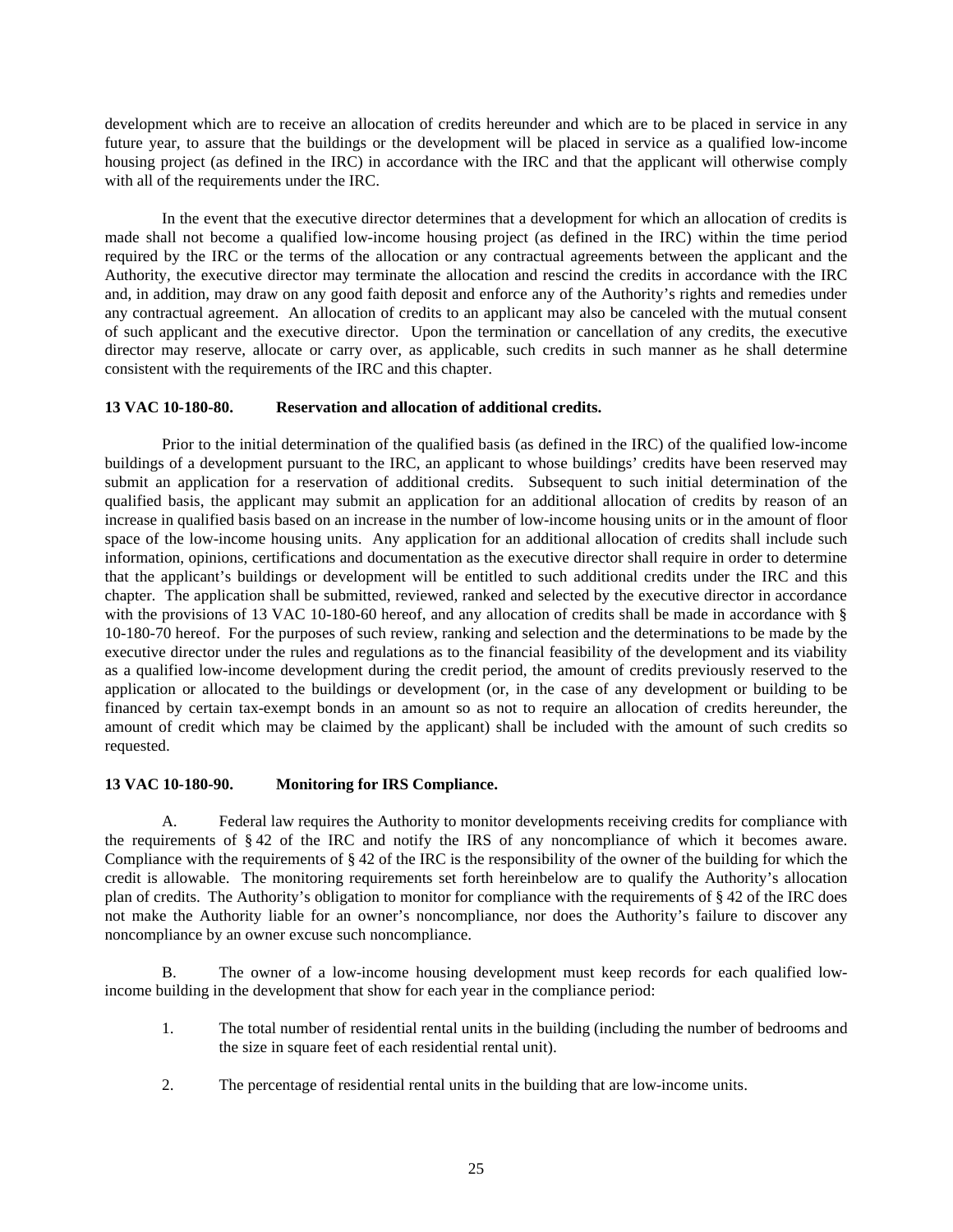- 3. The rent charged on each residential rental unit in the building (including any utility allowances).
- 4. The number of occupants in each low-income unit, but only if rent is determined by the number of occupants in each unit under  $\S 42(g)(2)$  of IRC (as in effect before the amendments made by the Revenue Reconciliation Act of 1989).
- 5. The low-income unit vacancies in the building and information that shows when, and to whom, the next available units were rented.
- 6. The annual income certification of each low-income tenant per unit.
- 7. Documentation to support each low-income tenant's income certification (for example, a copy of the tenant's federal income tax return, Forms W-2, or verifications of income from third parties such as employers or state agencies paying unemployment compensation). Tenant income is calculated in a manner consistent with the determination of annual income under section 8 of the United States Housing Act of 1937 ("section 8"), not in accordance with the determination of gross income for federal income tax liability. In the case of a tenant receiving housing assistance payments under section 8, the documentation requirement of this subdivision 7 is satisfied if the public housing authority provides a statement to the building owner declaring that the tenant's income does not exceed the applicable income limit under  $\S 42(g)$  of the IRC.
- 8. The eligible basis and qualified basis of the building at the end of the first year of the credit period.
- 9. The character and use of the nonresidential portion of the building included in the building's eligible basis under § 42(d) of the IRC (e.g., tenant facilities that are available on a comparable basis to all tenants and for which no separate fee is charged for use of the facilities, or facilities reasonably required by the development).

The owner of a low-income housing development must retain the records described in this subsection B for at least 6 years after the due date (with extensions) for filing the federal income tax return for that year. The records for the first year of the credit period, however, must be retained for at least 6 years beyond the due date (with extensions) for filing the federal income tax return for the last year of the compliance period of the building.

In addition, the owner of a low-income housing development must retain any original local health, safety, or building code violation reports or notices issued by the Commonwealth or local government (as described in subdivision C.6. below) for the Authority's inspection. Retention of the original violation reports or notices is not required once the Authority reviews the violation reports or notices and completes its inspection, unless the violation remains uncorrected.

C. The owner of a low-income housing development must certify annually to the Authority, on the form prescribed by the Authority, that, for the preceding 12-month period:

- 1. The development met the requirements of the 20-50 test under  $\S 42(g)(1)(A)$  of the IRC or the 40-60 test under §  $42(g)(2)(B)$  of the IRC, whichever minimum set-aside test was applicable to the development.
- 2. There was no change in the applicable fraction (as defined in  $\S 42(c)(1)(B)$  of the IRC) of any building in the development, or that there was a change, and a description of the change.
- 3. The owner has received an annual income certification from each low-income tenant, and documentation to support that certification; or, in the case of a tenant receiving section 8 housing assistance payments, the statement from a public housing authority described in subdivision 7 of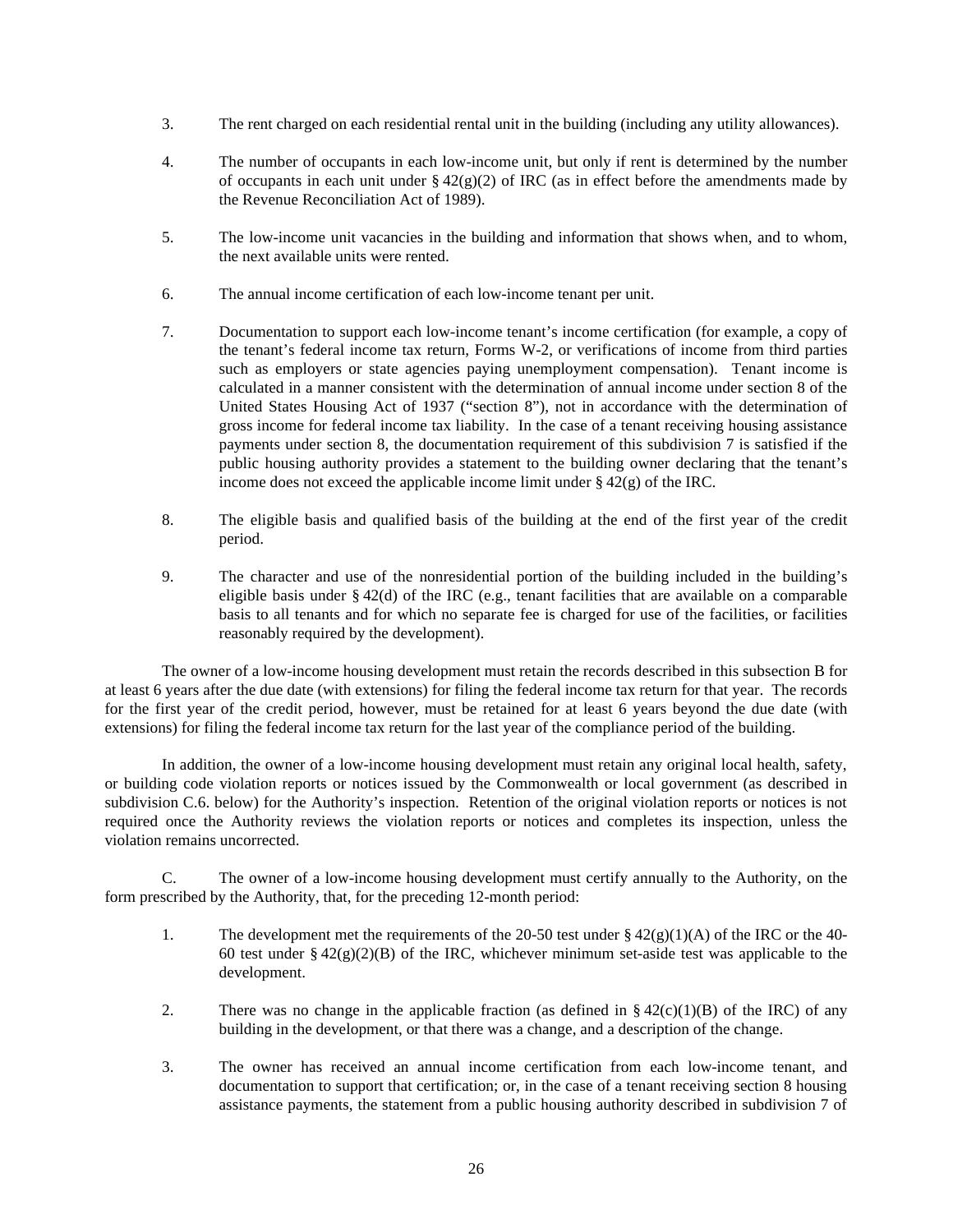subsection B (unless the owner has obtained a waiver from the IRS pursuant to  $\S 42(g)(8)(B)$  of IRC).

- 4. Each low-income unit in the development was rent-restricted under  $\S 42(g)(2)$  of the IRC.
- 5. All units in the development were for use by the general public (as defined in IRS Regulation §1.42-9), and that no finding of discrimination under the Fair Housing Act has occurred for the development. (A finding of discrimination includes an adverse final decision by the Secretary of HUD, 24 CFR 180.680, an adverse final decision by a substantially equivalent state or local fair housing agency, 42 U.S.C. 3616(a)(1), or adverse judgment from federal court.)
- 6. Each building in the development was suitable for occupancy, taking into account local health, safety, and building codes (or other habitability standards), and that the Commonwealth or local government unit responsible for making local health, safety, and building code inspections did not issue a violation report for any building or low-income unit in the development. (If a violation report or notice was issued by the governmental unit, the owner must attach a statement summarizing the violation report or notice or a copy of the violation report or notice to the annual certification. In addition the owner must state whether the violation has been corrected.)
- 7. There was no change in the eligible basis (as defined in § 42(d) of the IRC) of any building in the development, or if there was a change, the nature of the change (e.g., a common area has become commercial space, or a fee is now charged for a tenant facility formerly provided without charge).
- 8. All tenant facilities included in the eligible basis under  $\S 42(d)$  of the IRC of any building in the development, such as swimming pools, other recreational facilities, and parking areas, were provided on a comparable basis without charge to all tenants in the building.
- 9. If a low-income unit in the development became vacant during the year, that reasonable attempts were or are being made to rent that unit or the next available unit of comparable or smaller size to tenants having a qualifying income before any units in the development were or will be rented to tenants not having a qualifying income.
- 10. If the income of tenants of a low-income unit in the development increased above the limit allowed in §  $42(g)(2)(D)(ii)$  of the IRC, the next available unit of comparable or smaller size in the development was or will be rented to tenants having a qualifying income.
- 11. An extended low-income housing commitment as described in § 42(h)(6) of the IRC was in effect (for buildings subject to  $\S 7108(c)(1)$  of the Omnibus Budget Reconciliation Act of 1989).
- 12. All units in the development were used on a nontransient basis (except for transitional housing for the homeless provided under  $\S 42(i)(3)(B)(iii)$  of the IRC or single-room-occupancy units rented on a month-by-month basis under  $\S 42(i)(3)(B)(iv)$  of the IRC).

Such certifications shall be made annually covering each year of the compliance period and must be made under the penalty of perjury.

In addition, each owner of a low-income housing development must provide to the Authority, on a form prescribed by the Authority, a certification containing such information necessary for the Commonwealth to determine the eligibility of tax credits for the first year of the development's compliance period.

D. The Authority will review each certification set forth in subsection C of this section for compliance with the requirements of  $\S 42$  of the IRC. Also, the Authority will conduct on-site inspections of all the buildings in the development by the end of the second calendar year following the year the last building in the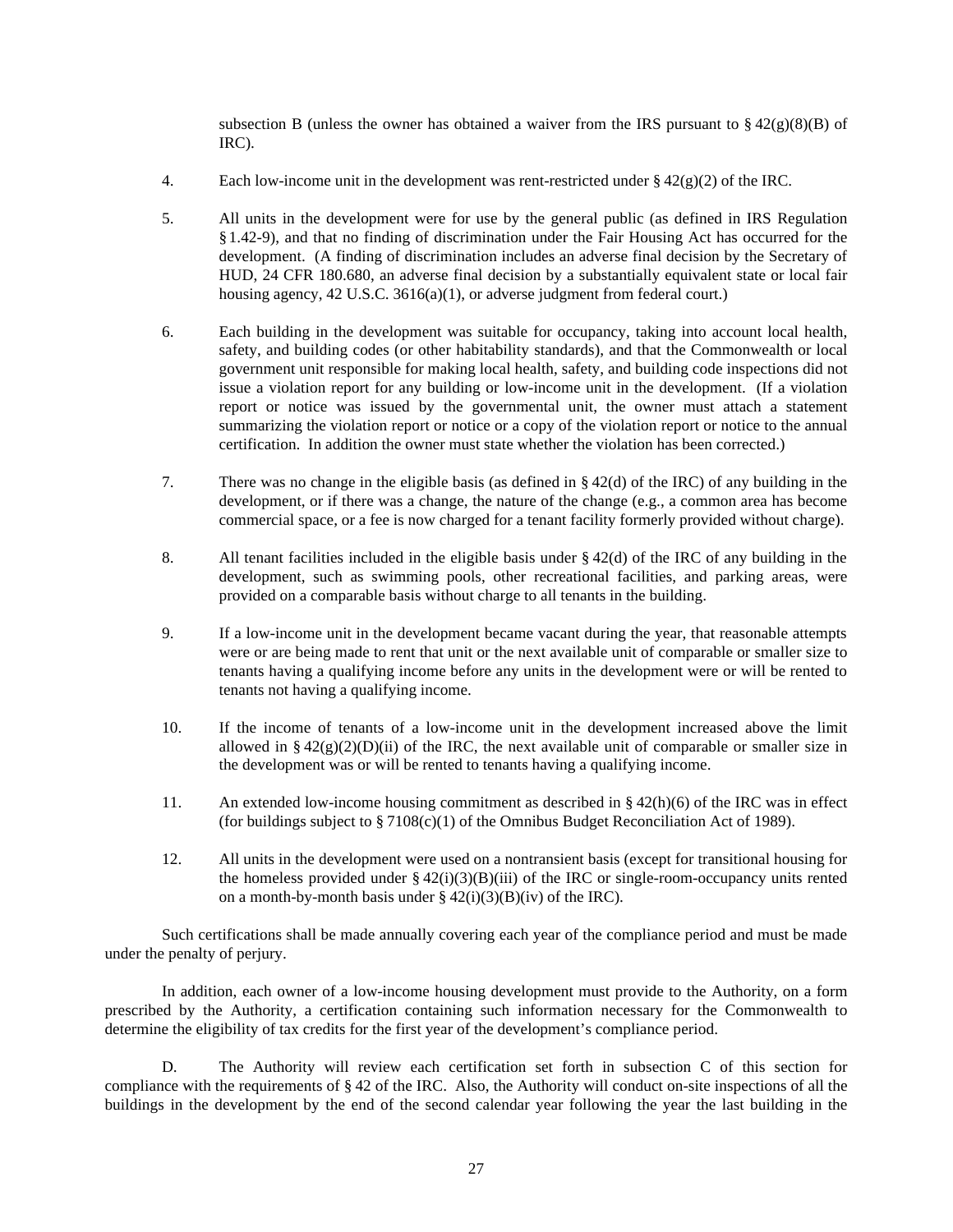development is placed in service and, for at least 20% of the development's low-income housing units, inspect the low-income certification, the documentation the owner has received to support that certification, and the rent record for the tenants in those units. In addition, at least once every three years, the Authority will conduct on-site inspections of all the buildings in each low-income housing developments and, for at least 20% of the development's low-income units, inspect the units, the low-income certifications, the documentation the owner has received to support the certifications, and the rent record for the tenants in those units. The Authority will determine which low-income housing developments will be reviewed in a particular year and which tenant's records are to be inspected.

In addition, the Authority, at its option, may request an owner of a low-income housing development not selected for the review procedure set forth above in a particular year to submit to the Authority for compliance review copies of the annual income certifications, the documentation such owner has received to support those certifications and the rent record for each low-income tenant of the low-income units in their development.

All low-income housing developments may be subject to review at any time during the compliance period.

E. The Authority has the right to perform, and each owner of a development receiving credits shall permit the performance of, an on-site inspection of any low-income housing development through the end of the compliance period of the building. The inspection provision of this subsection E is separate from the review of low-income certifications, supporting documents and rent records under subsection D of this section.

The owner of a low-income housing development should notify the Authority when the development is placed in service. The Authority reserves the right to inspect the property prior to issuing IRS Form 8609 to verify that the development conforms to the representations made in the Application for Reservation and Application for Allocation.

F. The Authority will provide written notice to the owner of a low-income housing development if the Authority does not receive the certification described in subsection C of this section, or does not receive or is not permitted to inspect the tenant income certifications, supporting documentation, and rent records described in subsection D of this section or discovers by inspection, review, or in some other manner, that the development is not in compliance with the provisions of § 42 of the IRC.

Such written notice will set forth a correction period which shall be that period specified by the Authority during which an owner must supply any missing certifications and bring the development into compliance with the provisions of § 42 of the IRC. The Authority will set the correction period for a time not to exceed 90 days from the date of such notice to the owner. The Authority may extend the correction period for up to 6 months, but only if the Authority determines there is good cause for granting the extension.

The Authority will file Form 8823, "Low-Income Housing Credit Agencies Report of Noncompliance," with the IRS no later than 45 days after the end of the correction period (as described above, including any permitted extensions) and no earlier than the end of the correction period, whether or not the noncompliance or failure to certify is corrected. The Authority must explain on Form 8823 the nature of the noncompliance or failure to certify and indicate whether the owner has corrected the noncompliance or failure to certify. Any change in either the applicable fraction or eligible basis under subdivisions 2 and 7 of subsection C of this section, respectively, that results in a decrease in the qualified basis of the development under  $\S 42(c)(1)(A)$  of the IRC is noncompliance that must be reported to the IRS under this subsection F. If the Authority reports on Form 8823 that a building is entirely out of compliance and will not be in compliance at any time in the future, the Authority need not file Form 8823 in subsequent years to report that building's noncompliance.

The Authority will retain records of noncompliance or failure to certify for 6 years beyond the Authority's filing of the respective Form 8823. In all other cases, the Authority must retain the certifications and records described in subsection C of this section for 3 years from the end of the calendar year the Authority receives the certifications and records.